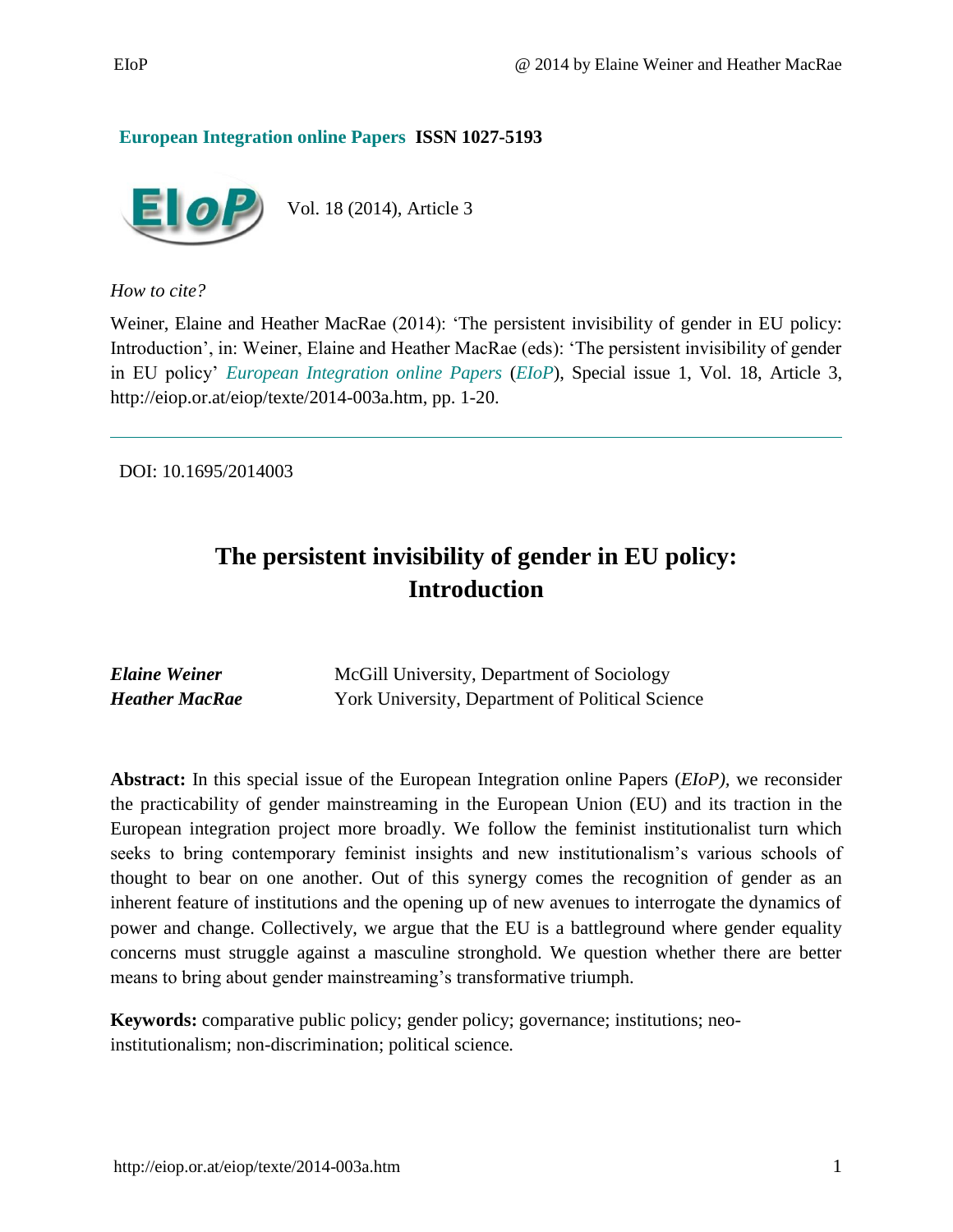### **Table of Contents**

### <span id="page-1-0"></span>**Introduction**

*And then, in his painful torment, I saw Sisyphus striving with both hands to raise a massive rock. He'd brace his arms and feet, then strain to push it uphill to the top. But just as he was going to get that stone across the crest, its overpowering weight would make it change direction. The cruel rock would roll back down again onto the plain. Then he'd strain once more to push it up the slope. His limbs dripped sweat, and dust rose from his head.* – *from The Odyssey (Book 11)<sup><i>1*</sup>

Sisyphus' story has long captured not only the imagination of poets such as Homer and Ovid but also philosophers like Lucretius and artists such as Tiziano Vercelli (known as 'Titian'). In this tragic tale, Sisyphus' maddening fate involves a futile laboring. His punishment, exacted by the gods, entails enduring a ceaseless and eternal struggle. In preparing this special issue of *European Integration online Papers (EIoP),* Sisyphus' story repeatedly came to mind in our efforts – as feminist scholars and activists – to make sense of the interminable struggle to gender European Union (EU) policy, particularly via gender mainstreaming. Like Sisyphus, we were buoyed by the apparent successes that we, and others, found in a variety of cases. And yet, we also noticed that these successes have not cumulated to a gender equitable polity. We began to feel like Sisyphus, doomed to push a massive rock uphill to no avail – its peak never reachable.

Nearly a decade ago, Yvonne Benschop and Mieke Verloo (2006) used this same analogy. They, however, optimistically concluded that the effort to embed a gender equality perspective into the European integration project was not quite as futile as Sisyphus' labor. Rather, they believed it more accurate to read gender mainstreaming's trajectory as the accomplishment of Sisyphus' sisters who – 'smarter than their brother' – ascend from a 'slightly improved position each time' (Benschop and Verloo 2006: 31). They sanguinely implied that, unlike Sisyphus, his sisters will *eventually* 'get the stone across the crest' and thus their labor will not have been in vain. We, however, interpret gender mainstreaming's Sisyphean struggle slightly differently. We concede that there are small – often hard-won – gains in mainstreaming gender in EU policy. However, there are numerous instances, some evinced in our case studies, in which gender mainstreaming

 $\overline{\phantom{a}}$ <sup>1</sup> Excerpted from [http://records.viu.ca/~johnstoi/homer/odyssey11.htm,](http://records.viu.ca/~johnstoi/homer/odyssey11.htm) accessed 08.04.2014.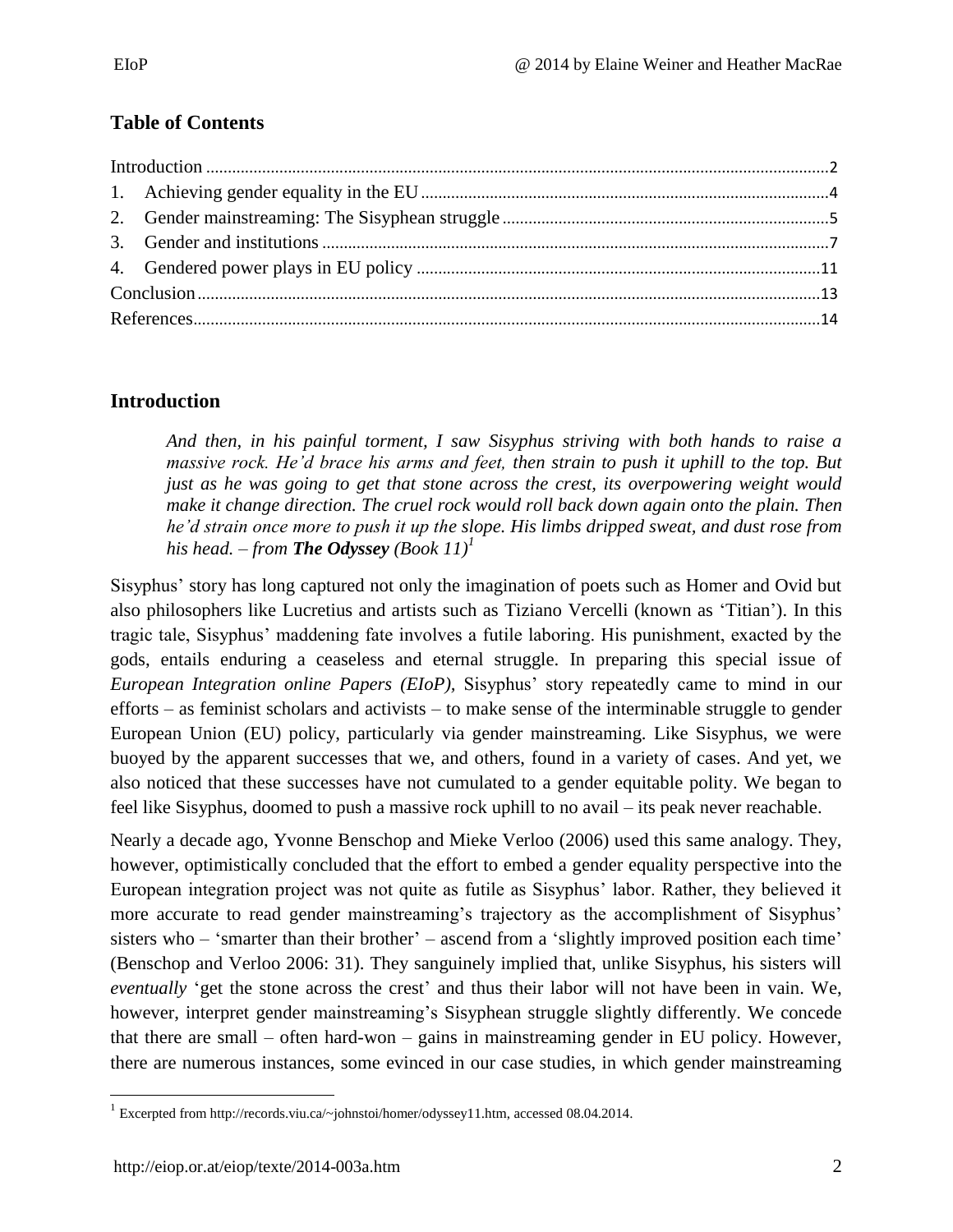makes no progress; gender mainstreaming rolls back out of policy, or alternatively, never rolls in at all.

In this special issue of *EIoP,* we reconsider the practicability of gender mainstreaming in the EU and its traction in the EU integration project more broadly. We follow the feminist institutionalist turn which seeks to synthesize feminist insights with new institutionalist theory (for example, see Kenny 2007; Krook and Mackay 2011; Mackay, Kenny and Chappell 2010; Mackay and Meier 2003; Mackay and Waylen 2009; Waylen 2014). Gender has traditionally proven to be a blind spot for new institutionalists. This amalgam brings gender explicitly to the fore as a 'crucial dimension' of institutions and opens up new avenues to interrogate the dynamics of power and change (Kenny and Mackay 2009: 274). A feminist institutionalist lens enables an expansion of our field of vision in two key ways. First, it allows us to see the machinations of gendered power as both institutional – that is, playing out within institutions – and also institutionalized – i.e., incorporated into the very *structure* of institutions. Second, the possibilities (or lack thereof) for institutions' refashioning, particularly in terms of realizing gender equity in their design, are made more apparent (Kenny and Mackay 2009).

Our contributors draw attention to some of the ways in which gendered dynamics manifest within the EU's institutional machinery. More often than not, the various institutional and institutionalized power plays challenge this reform agenda, *filtering out* much, if not all, regard for gender equality. Collectively, we are compelled to reconsider gender mainstreaming's prospects against the backdrop of the EU's gendering. As such, the prevailing optimism of feminist scholars and activists for gender mainstreaming in the EU appears somewhat illfounded. Put simply, we suggest that small, incremental changes will not necessarily lead to the big, transformative change *anytime soon* (Streek and Thelen 2005). Why not? For that answer, we need to assess how gender matters, institutionally, in the EU.

The four case studies in this collection offer a wide-range of analyses of how gender equality gets filtered out – intentionally and not – or alternatively, remains invisible in EU policy processes, despite a formally-espoused commitment. We use the Council of Europe's 1998 characterization of gender mainstreaming as '[including] a gender equality perspective...in all policies, at all levels and at all stages' (Council of Europe 1998: 5). Effectively, while we may not be able to look exhaustively everywhere, the ubiquitous bearing of gender mainstreaming means we ought to be able to look *anywhere* to see gender mainstreaming of EU policy. Thus, our cases span arenas that are well-recognized as gendered (e.g., development) as well as others that have predominately been construed as gender-neutral, such as climate change. Some contributors focus on a given policy at the formulation stage, others turn their attention towards its implementation. Virtually all move analytically between micro- and more macro-levels. They rely most heavily on policy document analysis and semi-structured interviews with various policy stakeholders to map the EU's gendering. From this, it becomes increasingly apparent that it is not merely the labor itself or the commitment to the task that prove so defeating for Sisyphus, but also the rock and the terrain to be navigated that act as formidable barriers.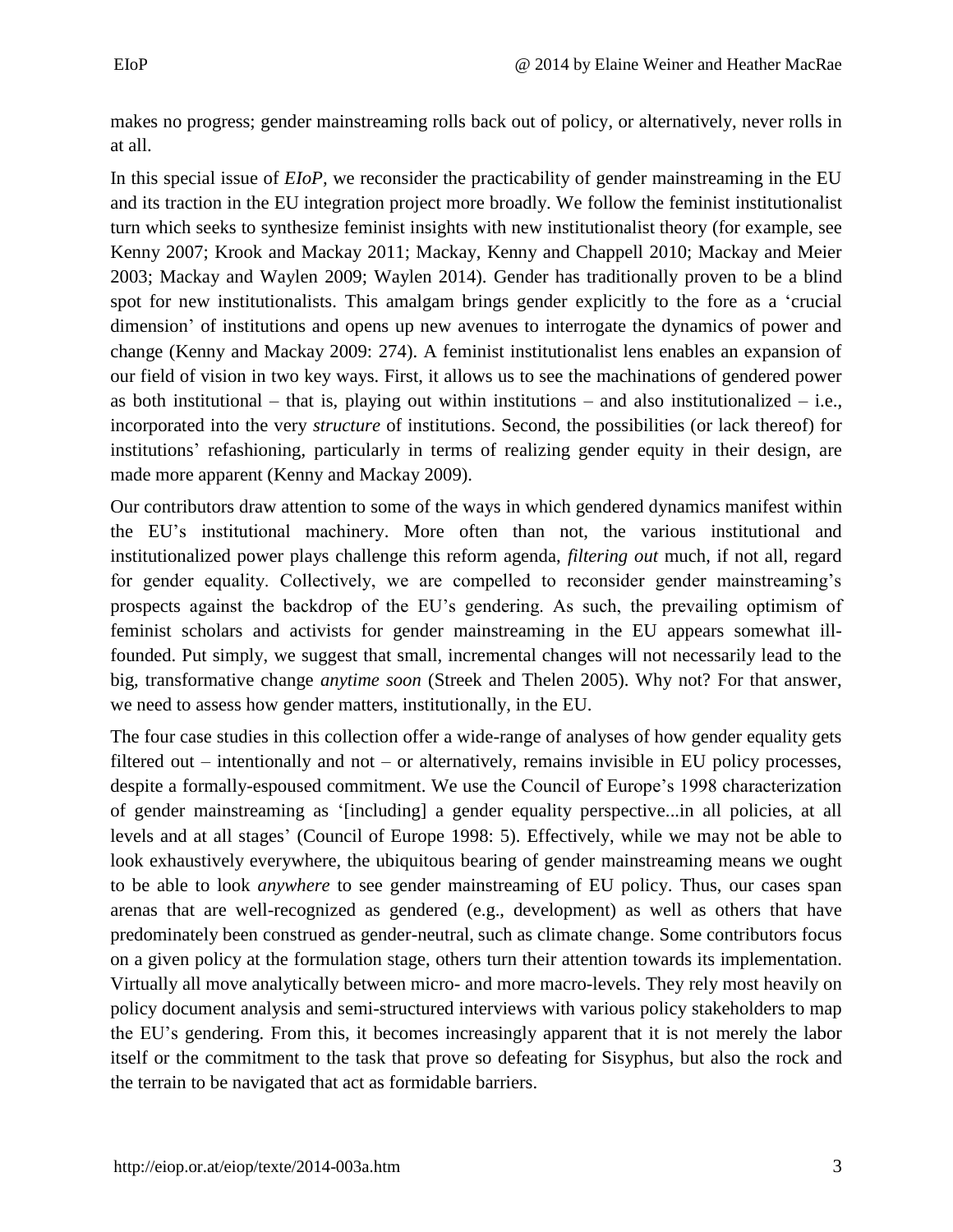### <span id="page-3-0"></span>**1. Achieving gender equality in the EU**

In order to situate the ambitions of gender mainstreaming, we must return to its origins and, to a lesser extent, to the beginnings of the gender equality project in the EU. Feminist institutionalism powerfully reminds us of the importance of such foundational underpinnings towards making sense of contemporary triumphs and tribulations in gender mainstreaming. Below, we outline the evolution of the gender equality project, highlighting, in particular, the immateriality of gender equality during the EU's inception.

Teresa Rees (1998) describes the EU's gender equality project as comprising three approaches: equal treatment/opportunity, positive action and gender mainstreaming. She characterizes the evolution of these approaches as 'tinkering', 'tailoring' and 'transforming'. For Rees, the passing of the first equal treatment directive on equal pay for the same work or work of equal value in the 1970s represents the start of the 'tinkering' stage. Importantly, however, for our purposes, this principle of equal treatment had already been acknowledged in Article 119 of the 1957 Treaty of Rome<sup>2</sup>, albeit with a somewhat more limited application (i.e., solely to same work). Accordingly, it stated '[e]ach Member State shall during the first stage ensure and subsequently maintain the application of the principle that men and women should receive equal pay for equal work'. In intent, Article 119 was designed primarily to deter unfair competition in the Common Market, with some states using women to lower wages (Hoskyns 1996). Reflecting back, indications that the Treaty framers were guided by any principle other than economic gain and equal competition are virtually non-existent. As Catherine Hoskyns (1996: 57) wrote, '[a]t no time are the interests of women considered even obliquely or the issues of social justice raised'. Effectively, any consideration for gender equality was absent when the structure of the EU was laid down. Despite a lack of gender equity supports, the EU has crafted its gender equality project on top of (and out of) this arguably skewed economic edifice. Consequently, the EU's economic aims have shaped and conceivably trumped gender equality measures. Even as the EU seeks to increase the scope and purview of its gender equality project, the focus remains on economic growth and competitiveness. The long-standing treatment of gender equality as sameness and the confinement of its remedies to the labor market – realized in numerous equal opportunity/treatment directives – are the upshots of trying to somehow secure gender equality to the EU's skewed structure. Subsequently, in the 1980s, the EU introduced an array of positive action measures such as women-only training and family-friendly tactics such as flexible working. These 'tailoring' measures were intended to fit women into a Common Market designed for men.

In 1996, the EU formally introduced gender mainstreaming. Mainstreaming was conceived of as a compliment to the aforementioned approaches. However, the conceptualization of gender mainstreaming by the EU and its member states supposedly connoted a major turning point involving a recognition of (and remedy to) the pervasiveness of gender inequality. Unlike equal opportunity/treatment and positive action which thus far had targeted specific inequities between

 2 Treaty establishing the European Economic Community (EEC), signed 25.3.1957, entry into force 1.1.1958.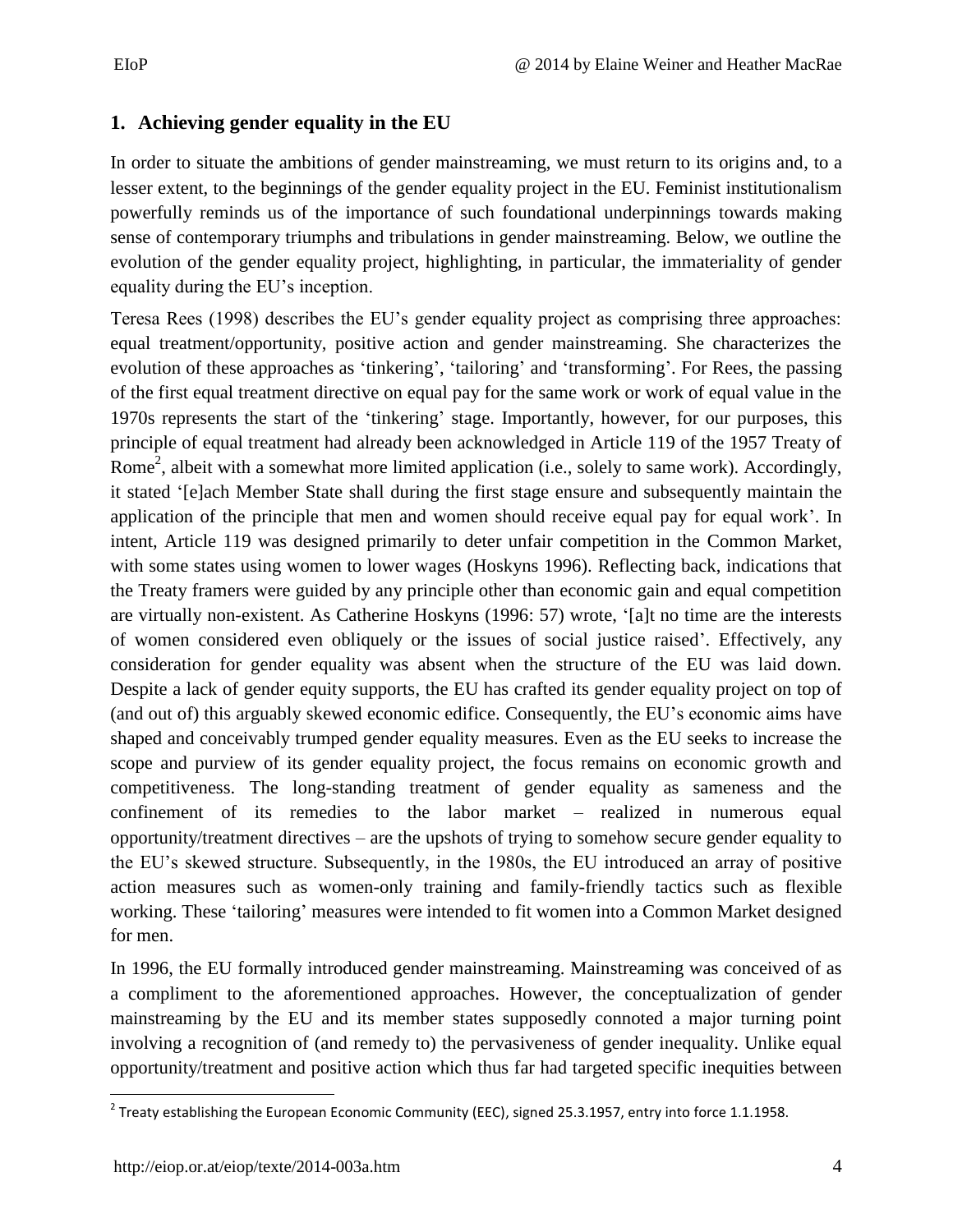women and men – for example, in remuneration – gender mainstreaming took a more general aim, seeking to fundamentally change 'the status quo (the mainstream)' (Directorate-General for Employment, Social Affairs and Equal Opportunities 2008: 11). Indeed, the title of the European Commission's (1996) original communication to the member states, 'Incorporating Equal Opportunities for Women and Men into All Community Policies and Activities' – highlights the all-encompassing reach of gender mainstreaming. Significantly, gender mainstreaming is primarily an approach – dependent on specific instruments to effect change. While, for instance, equal opportunity/treatment represents a legal tool to effect change, gender mainstreaming signifies a way of doing policy that brings a 'gender equality perspective' into all phases of a policy's lifecycle (Council of Europe 1998: 5). Practically, gender mainstreaming entails 'mobilizing all general policies and measures specifically for the purpose of achieving equality by actively and openly taking into account...their possible effects on the respective situations of men and women (gender perspective)' (European Commission 1996: 2). The approach to such 'mobilization' was to be 'simultaneous' and 'global' – cross-cutting the EU's Directorate-Generals – and required 'commitment', 'consistency' and 'cooperation' from the 'various players' (European Commission 1996: 5-6, 21). Gender mainstreaming sought to re-envision EU policy aims, to locate gender equality as a substantive goal and to widely promote a new *modus operandi* for its realization. Therein lies its 'transforming' intent.

Notably, several scholars augur the advent of another approach, albeit still quite nascent, that repositions gender to sit amid multiple discriminatory grounds (Krízan, Skjeie and Squires 2012). Article 13 of the 1997 Amsterdam Treaty<sup>3</sup> set in motion this widening of scope, sanctioning the Council to 'combat discrimination' on six bases including gender. The EU Charter of Fundamental Rights, created and ratified in 2000, reemphasized the principle of 'nondiscrimination', adding eleven additional grounds. Importantly, although the inequalities recognized have grown, the EU has largely continued to treat them separately in terms of legal framework and institutional set-up (Burri and Schiek 2009; Kantola 2010; Kantola and Nousianen 2012). While recognition of discrimination's intersectional potential – implying discrimination on more than one ground at once – has entered EU political discourse, the closing recommendation of the 2009 report on *Multiple Discrimination in EU Law: Opportunities for Legal Responses to Intersectional Gender Discrimination*? (commissioned by the European Commission) suggests that gender mainstreaming's foothold remains quite secure in terms of the EU's equality project. It reads, '...In particular, the concept of gender mainstreaming should be developed in order to respond to multiple discrimination' (Burri and Schiek 2009: 24).

## <span id="page-4-0"></span>**2. Gender mainstreaming: The Sisyphean struggle**

Feminist scholars and activists generally concur that gender mainstreaming in the EU has not realized its promise. Its results are, at best, mixed. In many ways, their hopes and expectations for

 $\overline{\phantom{a}}$  $^3$  Consolidated version of the Treaty establishing the European Community, OJ C 340/173-306, 10.11.1997.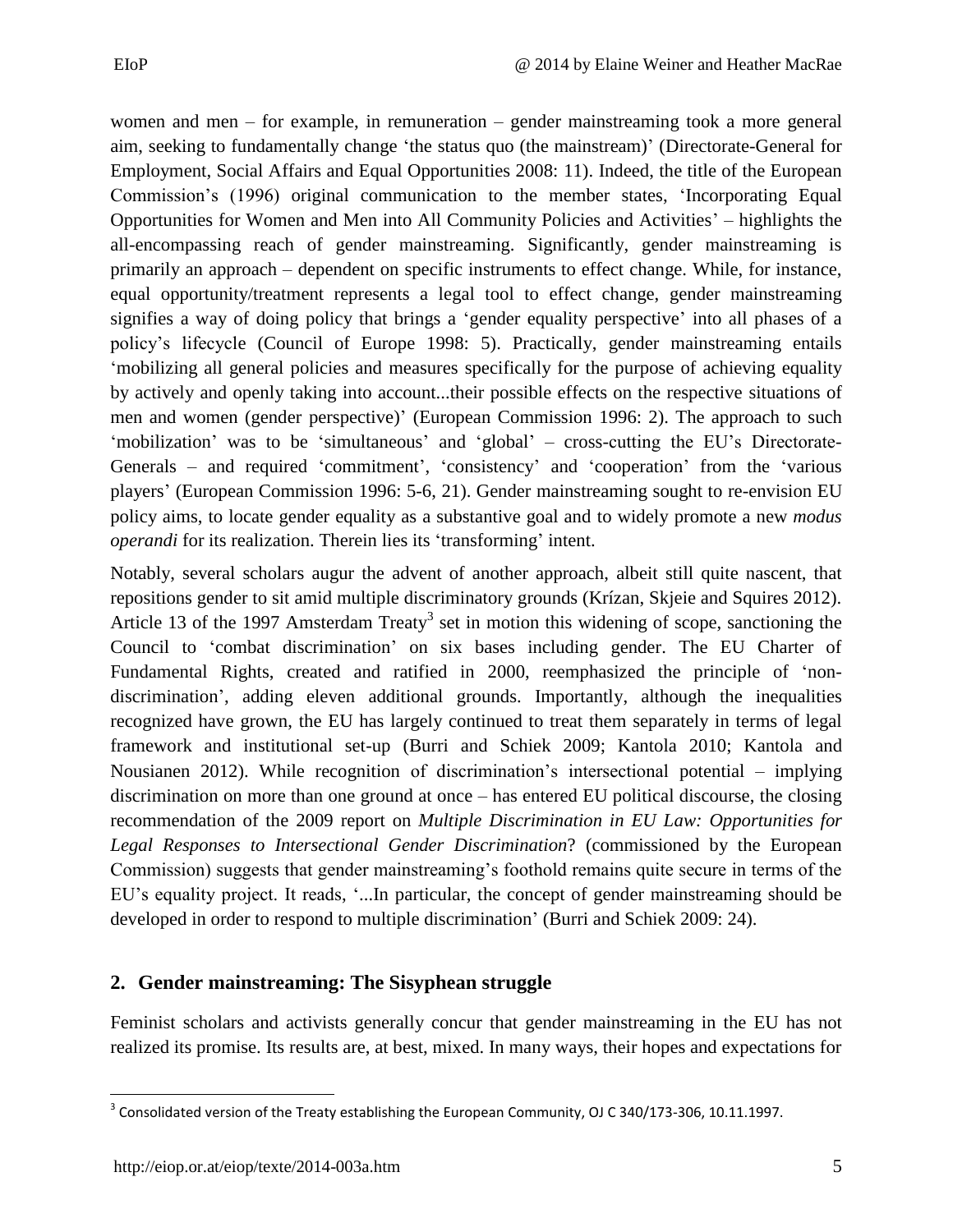gender mainstreaming remain unmet. This apparent letdown has inspired a substantial literature that seeks to make sense of this equalizing strategy's shortcomings. These scholars and activists have pointed to a variety of factors to account for gender mainstreaming's unfulfilled promise. Curiously, however, in spite of the enduring elusiveness of transformative change, many of them have rather doggedly maintained their faith in its potential, deeming it a partial success or salvageable failure (for example, see Benschop and Verloo 2006; Beveridge and Nott 2002; Rees 2005).<sup>4</sup> In so doing, they seem to assume – largely implicitly – that the small, rather piecemeal reforms gender mainstreaming has engendered are a sufficient condition for the eventual realization of gender mainstreaming's broad impact. We question this optimistic supposition. A revisiting of gender and power, as feminist institutionalists envision, obliges us to question when such small changes will, in fact, beget the big transformation.

While there seems to be a general consensus in the literature on gender mainstreaming in the EU that barriers to its effective implementation abound, the obstacles emphasized vary. Such impediments can be roughly situated in three bases: 1) definitional 2) actor-related and 3) structural. Numerous accounts point to the lack of a clear definition of gender mainstreaming and related concepts (Rees 2005). As Sonia Mazey (2000: 343) recognized early on, gender mainstreaming is a '...deceptively simple concept that is likely to be extremely difficult to operationalize'. As a result, 'the definition is left to the policy actors in various policy domains' (Meier and Celis 2011: 4). The malleability of gender mainstreaming's meaning could, in theory, prove opportune – allowing policy actors to better 'adapt' it 'to the policy domain in which it takes shape' and to 'own' the issue (Meier and Celis 2011: 4). In practice, however, the demotion of gender mainstreaming in favor of other political and/or economic priorities (Elgström 2000; Stratigaki 2004) and a missing sense of proprietorship are more often the outcomes (Hoskyns 2004). Effectively, gender mainstreaming's ambiguity weighs it down. Many construe *how* EU policy actors grapple with mainstreaming gender as a compounding, if not central, impediment. Several have cited a lack of 'gender perspective' or expertise among EU policy actors as hampering gender mainstreaming's mobility, and, at times, rendering it completely immobile (Cavaghan 2012; Elman 2007; Lombardo and Meier 2006). Others regard the holding back of gender mainstreaming as more deliberate, citing a paucity of political will, weak cooperation among stakeholders, insufficient resources and an overreliance on 'soft' incentives (Hafner-Burton and Pollack 2009; Mósesdóttier and Erlingsdóttir 2005; Pollack and Hafner-Burton 2000; Verloo 2001; Woodward 2003). Despite stressing the vagueness of gender mainstreaming or the vigor to propel it forward, these explanations share a conviction that such *institutional* challenges are surmountable.

Comparatively fewer feminist scholars and activists *structurally* situate gender mainstreaming's deterrents in the EU. In other words, they cite the EU as an institution as problematic and underscore a theoretical and practical necessity to consider the (ir)reconcilability of gender equality goals with the European integration project. Some regard the EU as 'all about

 $\overline{\phantom{a}}$  $4$  There are a few, such as Éva Fodor (2006), who do not equivocate about gender mainstreaming, judging it an undeniable failure.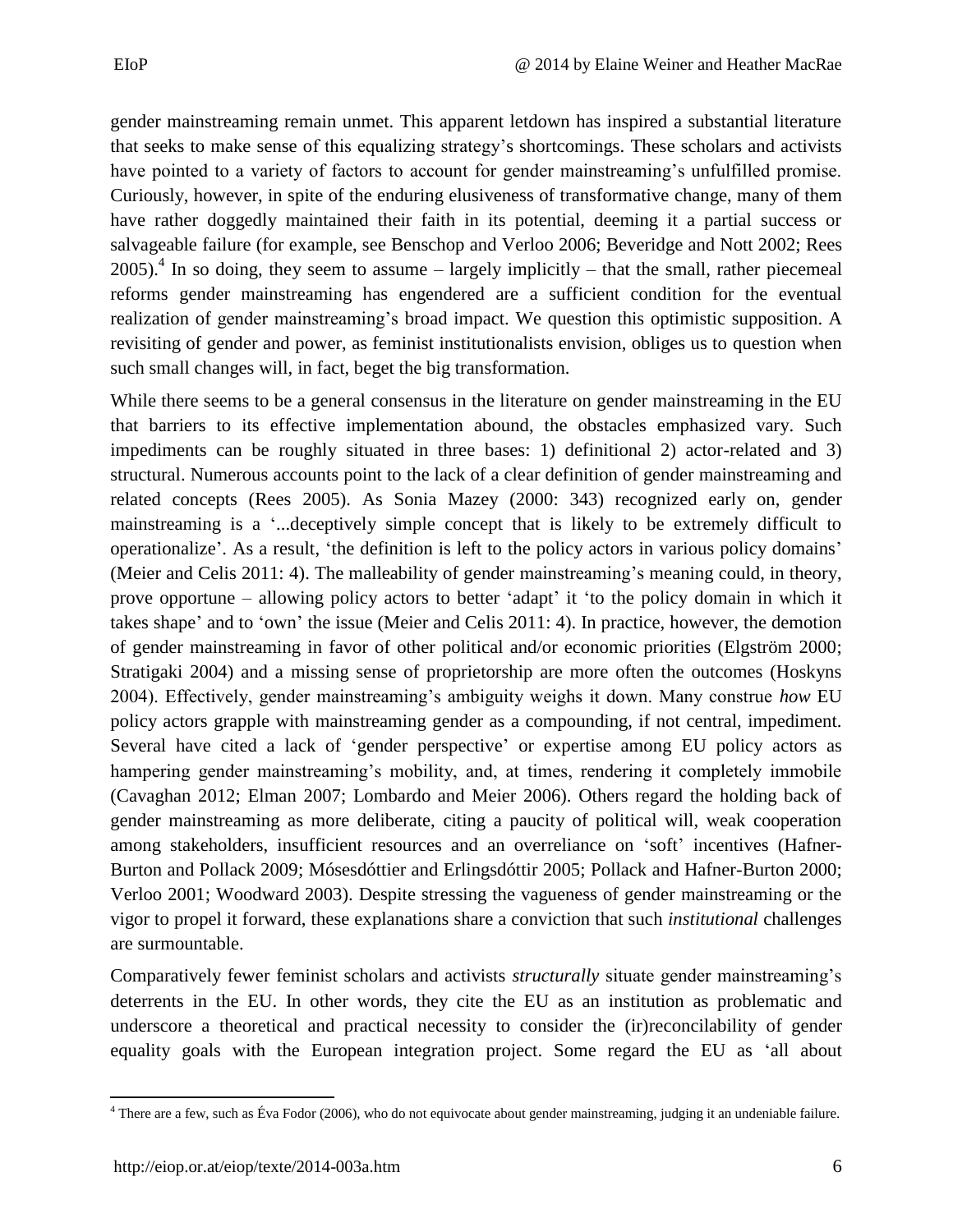macroeconomic policy...distanced from the social consequences of policies being pursued' (Hoskyns 2004: 3). Several posit the capitalist logics, extant from the European integration project's inception, to be the main obstruction (Meier and Celis 2011; Walby 2004). A number of scholars point to the more recent development of a neoliberal rationale and 'technology' of EU governance as a challenge to gender mainstreaming's achievement (Kantola and Squires 2012; Wöhl 2008). Others suggest that the EU constitutes an agglomeration of largely self-perpetuating 'male power' and masculine interests (Kronsell 2005; Lombardo 2003: 171). Most question how the EU's gender equality project can ever overcome such deeply-entrenched *institutionalized*  authority, whether economic and/or male. Regardless, they too are unwilling to give up on gender mainstreaming.

Despite nearly two decades of small changes at best, many feminist scholars and activists persist in believing that they bode revolutionary reform, with the EU coming to be, in the end, a genderequal polity. Yet, with gender mainstreaming exacted in rather uneven fashion from its outset and often yielding uninspiring outcomes, we wonder whether we have sufficiently grasped where its challenges lie.

#### <span id="page-6-0"></span>**3. Gender and institutions**

...GM [gender mainstreaming] has so far failed to affect core policy areas or radically transform policy processes within the European institutions....Feminist strategies may have to be revisited....They may have to rely more on the knowledge of how power, structures and individuals interact (Stratigaki 2005: 181-182).

In our reading of the abundant literature on gender mainstreaming in the EU, we find Maria Stratigaki's prompt – now nearly a decade old – to feminist scholars and activists to (re)turn to knowledge about the interplay of power and institutions in order to prevent gender mainstreaming from being a failed project rather premonitory, with feminist institutionalists now striving to encourage dialogue (and ultimately a synthesis) between feminism and new institutionalism (Kenny 2007: 95).

Notably, feminist scholars' *interest* in institutions – theoretically as well as more empirically – is far from a recent enterprise, although interchange with new institutionalism has been minimal. $\delta$ As of the late 1980s, the theoretical sensibilities of many feminist scholars and activists had moved beyond notions of gender as a social category, role and/or identity towards appreciating gender as a 'patterning of difference and domination through distinctions between men and women...integral to many societal processes' (Acker 1992: 554). Scholars such as Raewyn W. Connell (1987, 2002) delineated the 'patterning' and interplay of gender relations inside institutions and out – as the 'gender regime' and 'gender order', respectively. Others turned to

 $\overline{a}$  $<sup>5</sup>$  As Meryl Kenny (2007: 95) affirms, 'the majority of feminist political science is broadly institutional in focus, yet</sup> does not use new institutional theory'.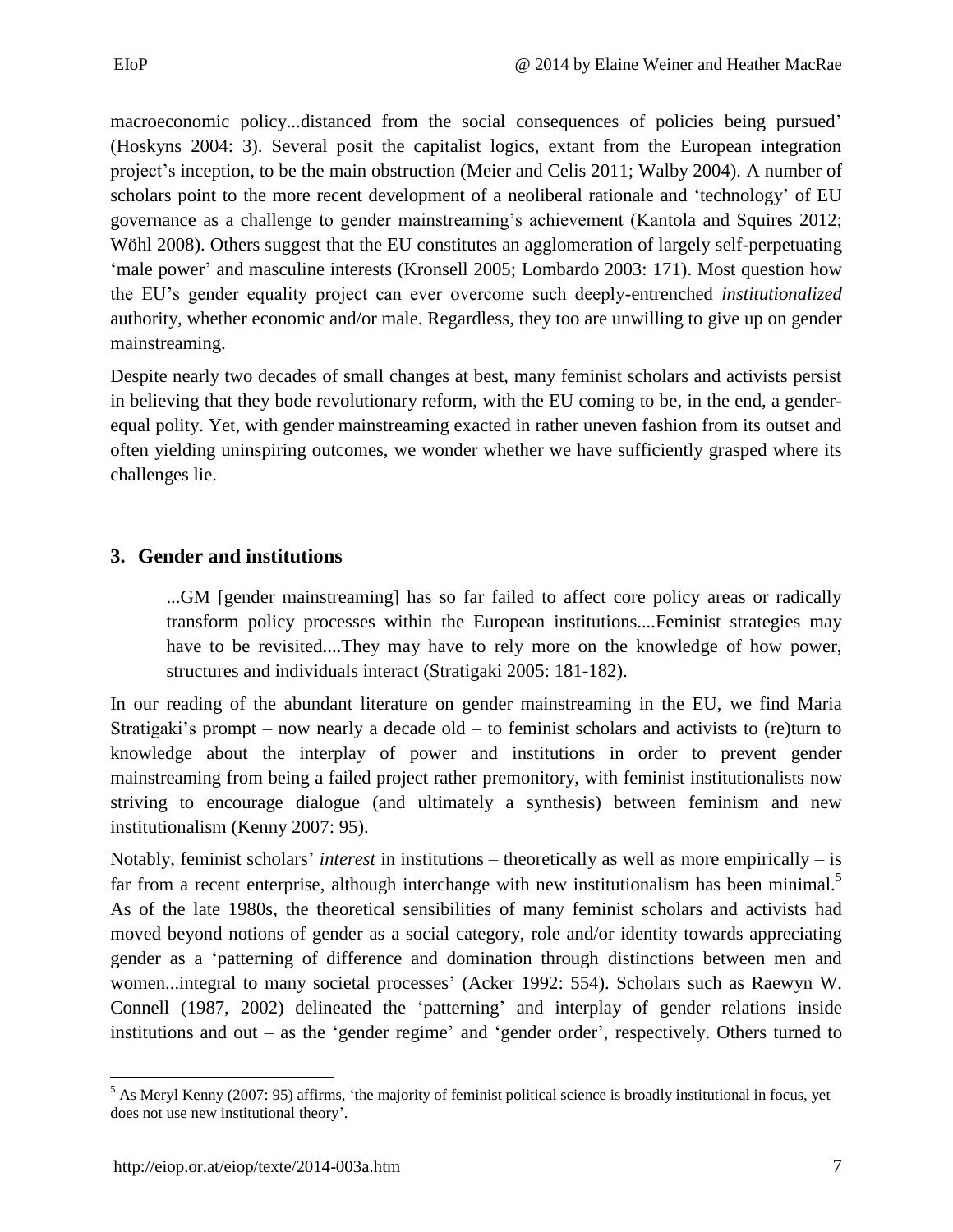theorizing the institutional embeddedness of gender (Acker 1990; Lorber 1994). In Joan Acker's (1992: 567) terms, 'gendered institutions' connoted the presence of gender in 'the processes, images and ideologies, and distributions of power in the various sectors of social life'. Others have gone on to underscore the autonomy of gender, situating it on the same analytic plane as 'the economy and the polity' (Risman 2004: 446). Accordingly, gender is a 'social structure', with its processes construed as multi-dimensional – that is, institutional (playing out in interactions and individually internalized) and institutionalized – and interconnected (Risman 1998). 6

This apprehension of gender as profoundly entangled in institutions has made possible critical insights from feminist scholars as to the workings of power in both formal and informal institutions with regard to origin, operation and outcome.<sup>7</sup> In Georgina Waylen's (2014) terms, gendered power takes shape 'nominally' and 'substantively'. The gender asymmetry manifests in access to power (i.e., command over resources, privilege, opportunity), with men's numerical dominance of positions of power reflecting their stronghold (Chappell and Waylen 2013). However, even when the distribution shifts, either towards parity or wholly in women's favor, this does not ensure that institutions will 'operate differently' (Chappell and Waylen 2013: 601). Institutions' gendering, in substantive terms, signals the workings of 'gender bias' (Waylen 2014). Such bias is founded in 'social norms' that are 'based on accepted ideas about masculinity and femininity' – with the former typically privileged or valued over the latter – that permeate institutions' functioning (Waylen 2014: 215).

While the *hows* and *whys* of gender's institutional entrenchment have informed a vast swath of feminist work for several decades, Stratigaki's prod urges feminist scholars to revisit their theoretical wherewithal in order to grapple with *what* disrupts gender and, in due course, inspires its reform. Indeed, this latter query is part and parcel of the feminist mission. The desire to inform about the gendered status quo – past and present – and reform it towards an egalitarian future, distinguishes the feminist mandate. Such 'big questions' have compelled feminist scholars to turn to new institutionalism in an effort to enhance their 'analytic leverage,' particularly with regard to understanding 'continuity and change' in institutions (Kenny and Mackay 2009: 272-273).

While theoretical and methodological propensities vary among the new institutionalisms, queries around the 'key themes' of 'formal and informal institutions, institutional creation, continuity and change, structure and agency, and power' sit at their collective analytic core (Mackay, Kenny and Chappell 2010: 573). Moreover, across the variants, institutions are typically treated as 'relatively enduring features of political and social life (rules, norms, procedures) that structure behavior' (Mahoney and Thelen 2010: 4). These features are not easily or immediately alterable. Notably, for a long time, new institutionalists deemed institutional change to be dependent on external shocks that incurred sudden reform. Without such disruption, a path-dependent institutional

 $\overline{\phantom{a}}$ <sup>6</sup> 'If gender were primarily inside us as personalities, or primarily based in interactional stereotypes, or primarily a structure of economic inequality, we could choose one level to attach and hope for dramatic changes' (Risman 1998: 162).

<sup>&</sup>lt;sup>7</sup> For an extensive list of such scholarship, see Fiona Mackay and Petra Meier (2003).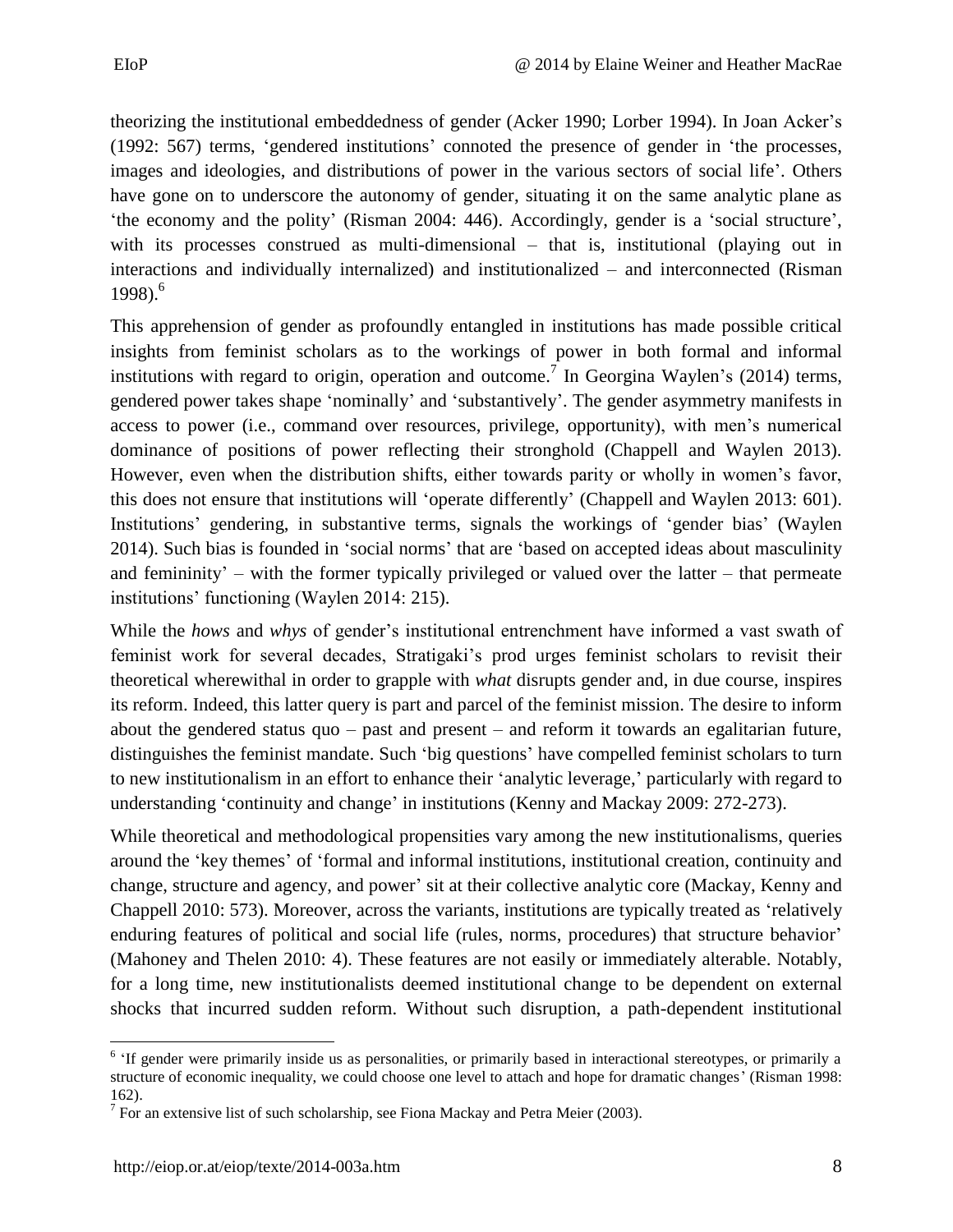inertia presumably predominated (Krasner 1984; Pierson 2004). Increasingly, however, new institutionalists are coalescing around a more continuous conception of institutional remodelling that emphasizes the subtle and 'organic' nature of institutional evolution and its impetuses as endogenous and/or exogenous (Grief and Laitin 2004; Mahoney and Thelen 2010; Streeck and Thelen 2005).

With rare exception (Skocpol 1992), however, new institutionalists' to-date have remained predominately gender-blind.<sup>8</sup> Although new institutionalists, particularly proponents of its historical and sociological strands, concede that hidden norms and values undergird institutional processes, the *gendered* concealments have been largely neglected. In Joni Lovenduski's terms, '...any good institutionalist should realise the importance of gender relations to the configuration of institutions. *But they do not*' (2011: vii, *our emphasis*). For feminists, this deficit further means that new institutionalists fall short in their apprehension of the (re)construction of power. While some frame feminist institutionalism as a 'reminder' to new institutionalists that gender matters for institutions, we think it also a resounding exhortation that institutions themselves matter greatly (Lovenduski 2011: vii). This recasting of new institutionalism taps into unmet potential, particularly in terms of: 1) removing new institutionalists' gender blinders, permitting them a better view of power and 2) availing feminists of new conceptual tools in order to better analyze the bounds of change 'in pursuit of gender justice' (MacKay, Munro and Waylen: 2009: 254).

In their efforts to mark out feminist institutionalism, some scholars have characterized it as a 'new' or emerging variant of new institutionalist approaches (Lowndes and Roberts 2013: 31; Mackay, Kenny and Chappell 2010: 573). In our interpretation, however, feminist institutionalism is not a supplement to the existing spectrum of new institutionalist approaches. Rather, it sets out a new research agenda that encourages a synergy between feminist and new institutionalist theories to forge a better understanding of the 'gendered dynamics of political life' (Krook and MacKay 2011: 14). There is no new feminist school of new institutionalism here intended; rather, the aim is to bring feminist insights and new institutionalism's various schools of thought to bear on one another.

This invitation for exchange is opportune. Since the early 2000s, an interest in learning, conceptually and theoretically, from each other has typified the new institutionalisms*.* We, along with our feminist contributors, view this 'rapprochement' as opening up opportunity for further give and take (Mackay, Kenny and Chappell 2010: 576). The ensuing 'borrowing' and 'sharing' among new institutionalism's various schools has substantially blurred the boundaries such that the 'labels' (e.g., historical, sociological) are not nearly as telling – as they arguably once were – about scholars' theoretical and methodological proclivities (Lowndes and Roberts 2013: 40-41). In this special issue of *EIoP*, we encourage more boundary crossing.<sup>9</sup> At this point, we see the

 $\overline{\phantom{a}}$  $8$  As Georgina Waylen (2014: 214) also points out, 'in the few cases where gender is mentioned, it is often treated as a static background variable'.

<sup>&</sup>lt;sup>9</sup> Some of feminist institutionalism's advocates, drawing on lessons learned from the gendered welfare state scholarship, see a more a more 'ecumenical' approach to the new institutionalisms as strategically necessary in order to achieve mainstream impact (Mackay 2011: 182).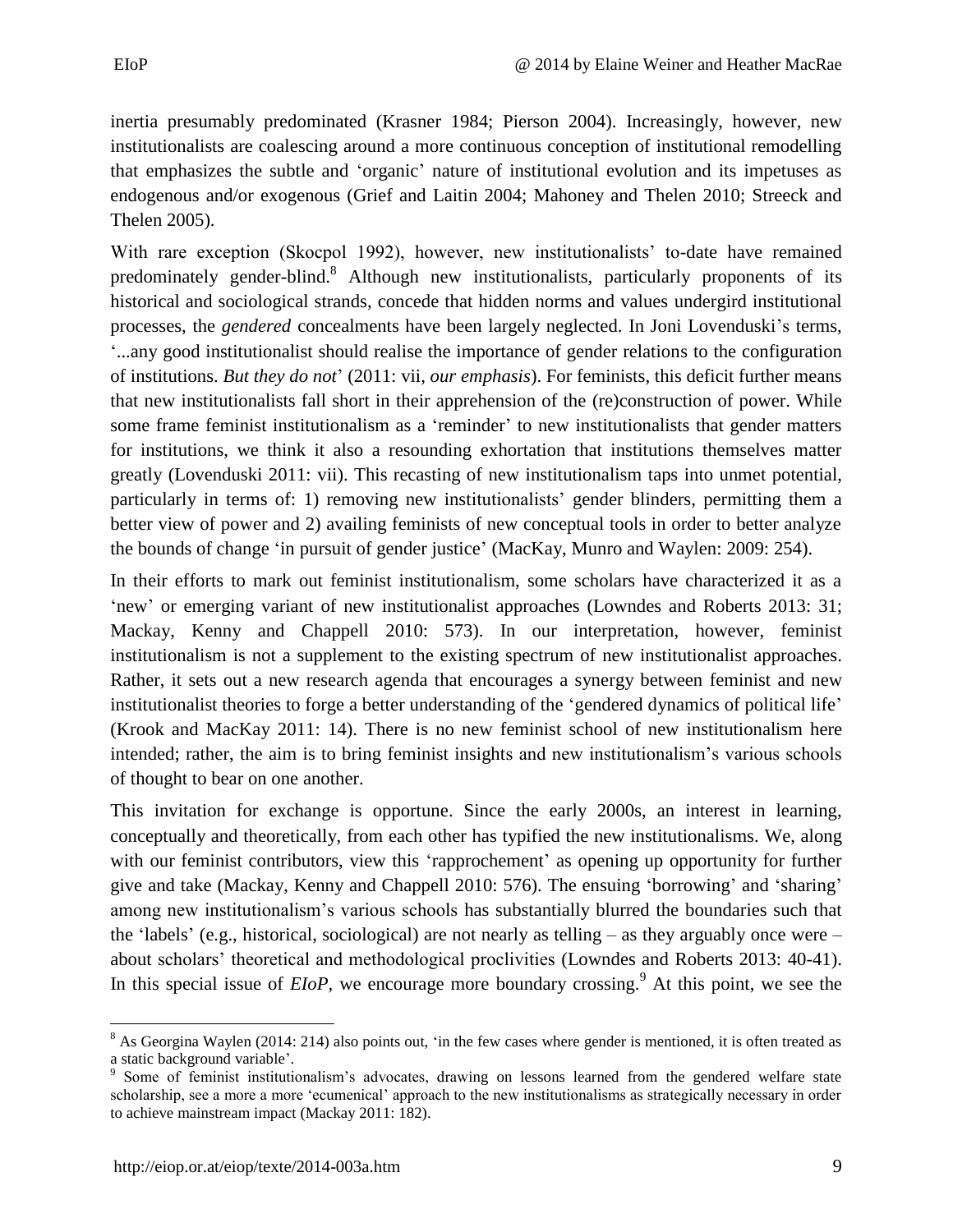most productive and apparent yields as founded in the amalgam between feminism and three of the four main new institutionalist approaches – historical, sociological and discursive.<sup>10</sup> The reconcilability of feminism and rational choice new institutionalist theories is less obvious due to epistemological discord (Driscoll and Krook 2009; Kenny and Mackay 2009: 273).<sup>11</sup> Some are quite skeptical about its prospects, deeming its conceptual tools to 'contain a high degree of gender bias'; others posit that rational choice scholars' earnest efforts to theoretically accommodate 'identity and expression' may offer a way in for a *gendered* actor (Calvert 2002; Driscoll and Krook 2009: 239; Mackay, Kenny and Chappell 2010: 573; Mackay and Meier 2003: 15).

Of the three new institutionalist approaches we consider especially promising in terms of fruitful dialogue, the historical version represents the most elaborated strand (Pierson 2004). Historical institutionalists view institutions as the product of 'largely contingent events and political struggles', subscribing to a logic of path dependency that heavily prescribes the *whats* and *whens* of institutions' reform (Mackay, Kenny and Chappell 2010: 575). Focused principally on the meso-level and relying on 'structured comparison and historical process tracing,' historical institutionalists' central goal is to make out the causal mechanisms underlying institutions' development over time (Waylen 2009: 246). New institutionalists of a sociological bent conceive of institutions as 'systems of meaning' that dictate their behavior (i.e., as an institution) and the actions of the individual actors functioning within them (Peters 2012: 133; Powell and DiMaggio 1991). Sociological institutionalists move between macro- (structure) and micro- (agency) dynamics, emphasizing their co-constitutive character. Sociologist institutionalists construe the culture of institutions – that is, their norms (formal and not) and rules – as integral in shaping institutional actors' notions of appropriate conduct. Among the newest of the new institutionalisms is discursive institutionalism (Schmidt 2010). Ideas, in terms of their content, communication and (institutional) context, define discursive institutionalists' preoccupations. They engage a broad span in terms of analytic focus – from micro to macro. Discursive institutionalism diverges, however, from older institutionalisms in its treatment of institutions as internalized in actors whose '"background ideational abilities" explain how they create and maintain institutions and whose "foreground discursive abilities" enable them to communicate critically...to change (or maintain them)' (Schmidt 2008, 2010: 4).

In essence, feminist scholars open up new institutionalists' eyes to see power relations as gendered. New institutionalism, in turn, offers a variety of adaptable means to 'map gendered processes' towards better understanding creation, stasis and change in institutions (Lovenduski 2011: x). Bringing, for instance, feminist insights together with those of new institutionalists could involve shedding light on the culture of an institution, appreciating, in particular, its mutually-reinforcing gendered origins and effects. Feminist institutionalism's scope extends quite

 $\overline{\phantom{a}}$  $10$  The position of discursive new institutionalism as a fourth school is a more recent classification (Hall and Taylor 1996; Schmidt 2010). Several scholars also point to other – albeit less dominant – modes of new institutionalist thought such as 'international' and 'empirical' (Lowndes and Roberts 2013; Peters 2012).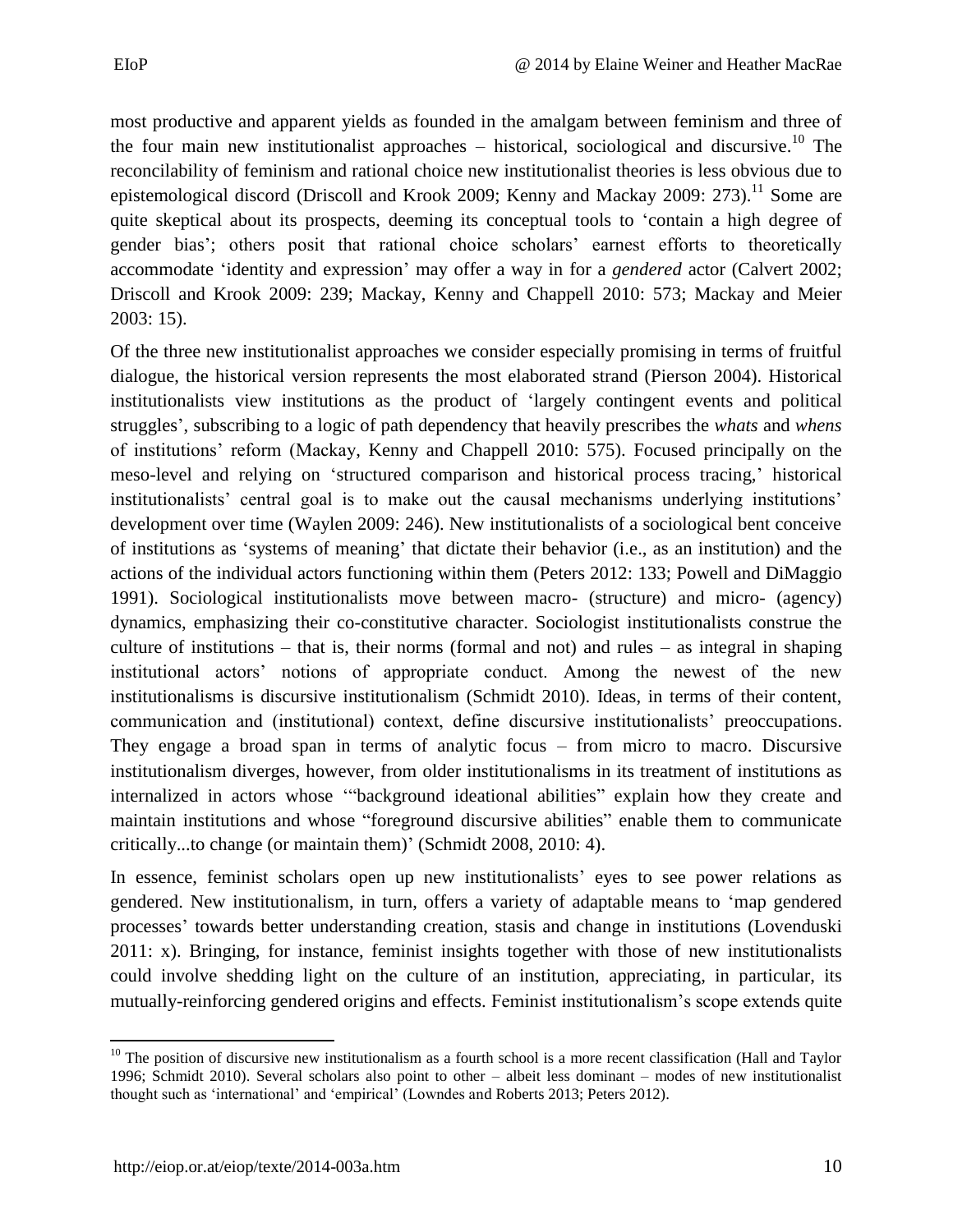broadly to understanding how gender is implicated in 'wider political processes' (Mackay 2011: 195). In this special issue, however, our feminist institutionalist interventions focus on a single institution – that is, the EU. We investigate how gender mainstreaming in the EU is shifting (and not) the gendered balance of power towards the ultimate realization of a 'gender just' polity (Waylen 2011, 2013: 5).

#### <span id="page-10-0"></span>**4. Gendered power plays in EU policy**

Meryl Kenny's (2007) question, 'If a gendered approach is incorporated into new institutionalist analysis what will change?' underscores the theoretical indistinctness of this encounter (Kenny 2007: 95).<sup>12</sup> As Kenny (2007: 97) explains, "Gendering" new institutionalism may go so far as to change and transform existing new institutional concepts or may even generate new ones'. In this special issue of *EIoP,* our contributors enthusiastically partake in the feminist institutionalist theory-building project to (re)interrogate gender mainstreaming's trajectory in the EU.

The four case studies to follow deploy feminist institutionalism as a theoretical catalyst towards better understanding gender mainstreaming's path in the EU. Some are more devout, following a particular school of new institutionalism, recasting it through a feminist lens. Others, more agnostically, mix and merge theoretical concepts from the different types of new institutionalism and, at times, other theoretical traditions – refashioning them to accommodate gender. All the contributions investigate policy development, using a variety of methodological 'tools' to discern course. Together, they trace gender mainstreaming's erratic trajectory in and out of a multiplicity of EU policy domains, making visible how gendered power relations within the EU's institutional machinery help and hinder gender mainstreaming. The policy realms under investigation cross the gamut, from those that fundamentally are for and about women *and* men (e.g., multiple discrimination) and to others that ostensibly have nothing to do with people, whether women or men, at all (e.g., climate change). All reaffirm the Sisyphean struggle of gender mainstreaming, with gender equality considerations largely filtered out in *all* of these policy arenas, despite its obligatory stature.

The first article highlights a policy realm that, on the surface, appears quite open to 'gender equality considerations'. Yet, on closer examination, the lack of support for gender mainstreaming is disquieting. The following article takes us a step further as its authors scrutinize (and theorize) 'resistance' to gender mainstreaming 'change', using EU research policy as their empirical base. The third article contemplates how the challenges to mainstreaming gender intensify when an issue such as climate change necessarily involves a concerted response from disparate policy realms. The final contribution presages the coming complications as the EU's 'multiple discrimination' approach destabilizes gender equality's primacy. Across the EU, power

l

<sup>&</sup>lt;sup>12</sup> The very recent feminist institutionalist turn – not yet a decade old – means that its currency in terms of use is still limited, albeit growing (for example, see Bjarnegård and Kenny 2014; Borbíró 2011; Gains and Lowndes 2014; Krook and Mackay 2011; Mackay 2009).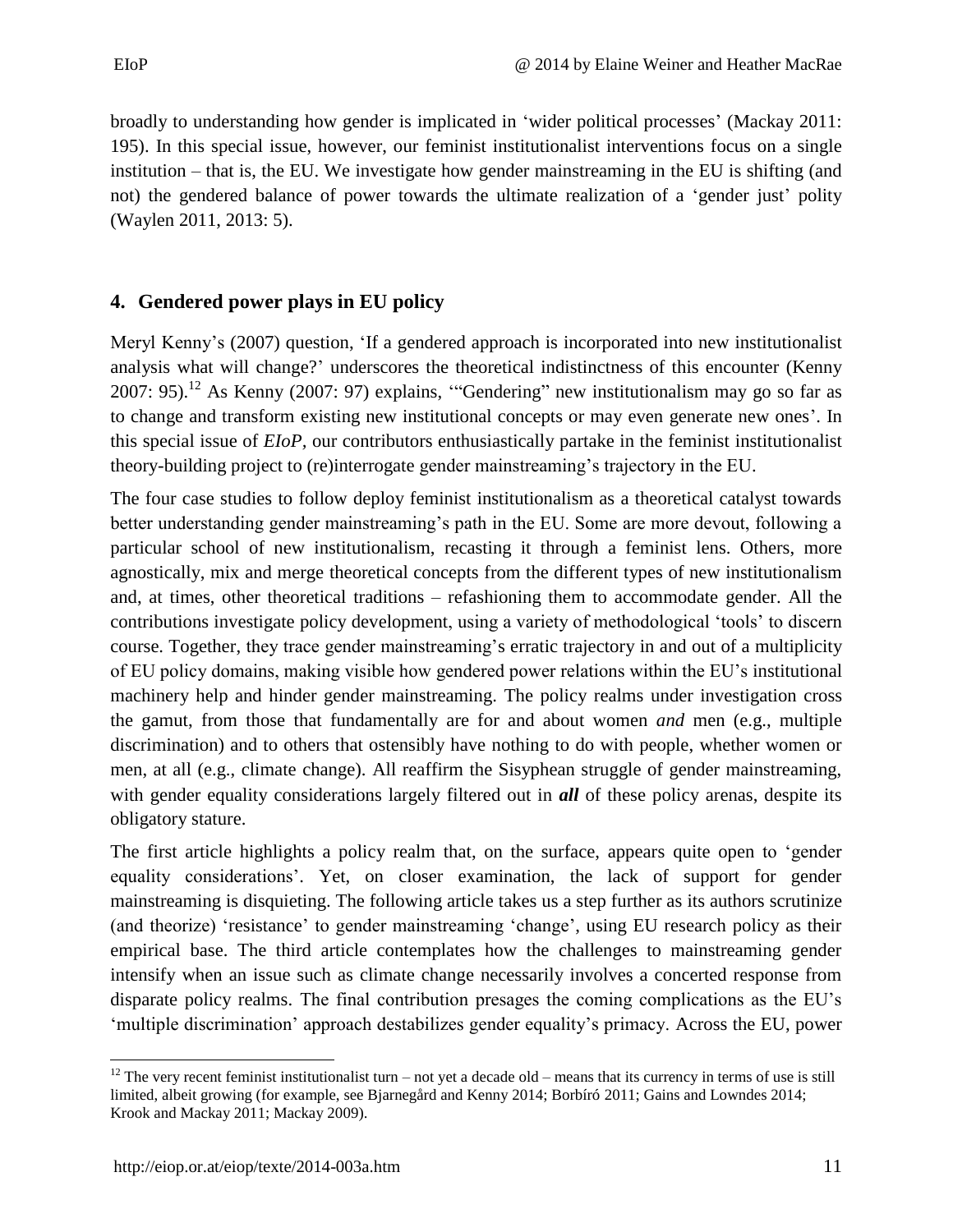remains heavily masculinized, with male interests largely dictating the goings on – formally and informally – within its institutions and built-in to its foundational edifice. The novelty – and more powerfully, the illustrative force – of this collection lies in our collective consensus on gender's authority *in* and its intrinsicness *to* the EU as an *institution*. Woefully, the great transformation gender mainstreaming promised appears nowhere in sight.

Petra Debusscher aims her analytic lens at the EU policy arena considered to be 'particularly amenable' to gender mainstreaming – i.e., development policy (Debusscher 2014). Indeed, the EU's first attempts to reconcile the goal of gender equality with its development policy began in the mid-1970s, nearly two decades prior to gender mainstreaming's formalization. As Debusscher rightly posits, this longevity should denote a considerable accumulation of experience and expertise among the EU's various development policy protagonists. As she shows, however, in a case study of EU development aid to Rwanda – a developing country quite receptive to promoting gender equality – the EU's professed commitment to gender mainstreaming does not necessarily insure its actual practice. Debusscher, taking a feminist sociological institutionalist approach, locates the culpability for this breakdown in the EU as *an institution* where competing aims (e.g., economic versus social) yield 'decoupling' in the 'system' and any regard for gender only factors in when construed as economically 'instrumental'. Institutionalized *modus operandi*  within the EU's external services bolster this disconnect, with power asymmetries acutely gendered. Substantively, 'apathy' for gender equality issues prevails in the EU's Delegations. In nominative terms, those staff in EU Delegations charged with mainstreaming gender are very often low-ranking females, lacking much, if any, decision-making authority or capacity to mobilize resources. Ultimately, gendered power inequities in EU development policy that are mutually reinforcing – institutional and institutionalized as well as formal and informal – mean the filtering out of gender mainstreaming in EU development policy.

Lut Mergaert and Emanuela Lombardo, like Debusscher, highlight the gap between rhetoric and reality in their investigation of gender mainstreaming in EU research policy, focusing specifically on the Directorate-General (DG) for Research and Innovation's Framework Program 6 which ran from 2002 to 2006 (Mergaert and Lombardo 2014). Mergaert and Lombardo – taking advantage of the theory-building prospects inherent in feminist institutionalism – seek to theorize manifestations of 'resistance'. Drawing on participant observation, official policy documents from DG Research and Innovation and interviews with European Commission officials and consultants, they discover multiple occasions of resistance that aim to preserve the status quo, hindering gender mainstreaming's implementation in EU research policy,. They develop a typology of 'resistances', distinguishing them in terms of their individual versus institutional and explicit or implicit workings. The reasons underlying such opposition vary. They identify incapacity with regard to expertise, time and/or resources/tools and patriarchal norms as key barriers to gender mainstreaming among civil servants employed in DG Research and Innovation. Such resistances, as Mergaert and Lombardo point out, *institutionalized* in this DG, are buttressed by a wider *institution –* that is, the EU – that pays lip service to gender equality but continues, quite systematically, to endorse men's privilege. In naming 'resistances', Mergaert and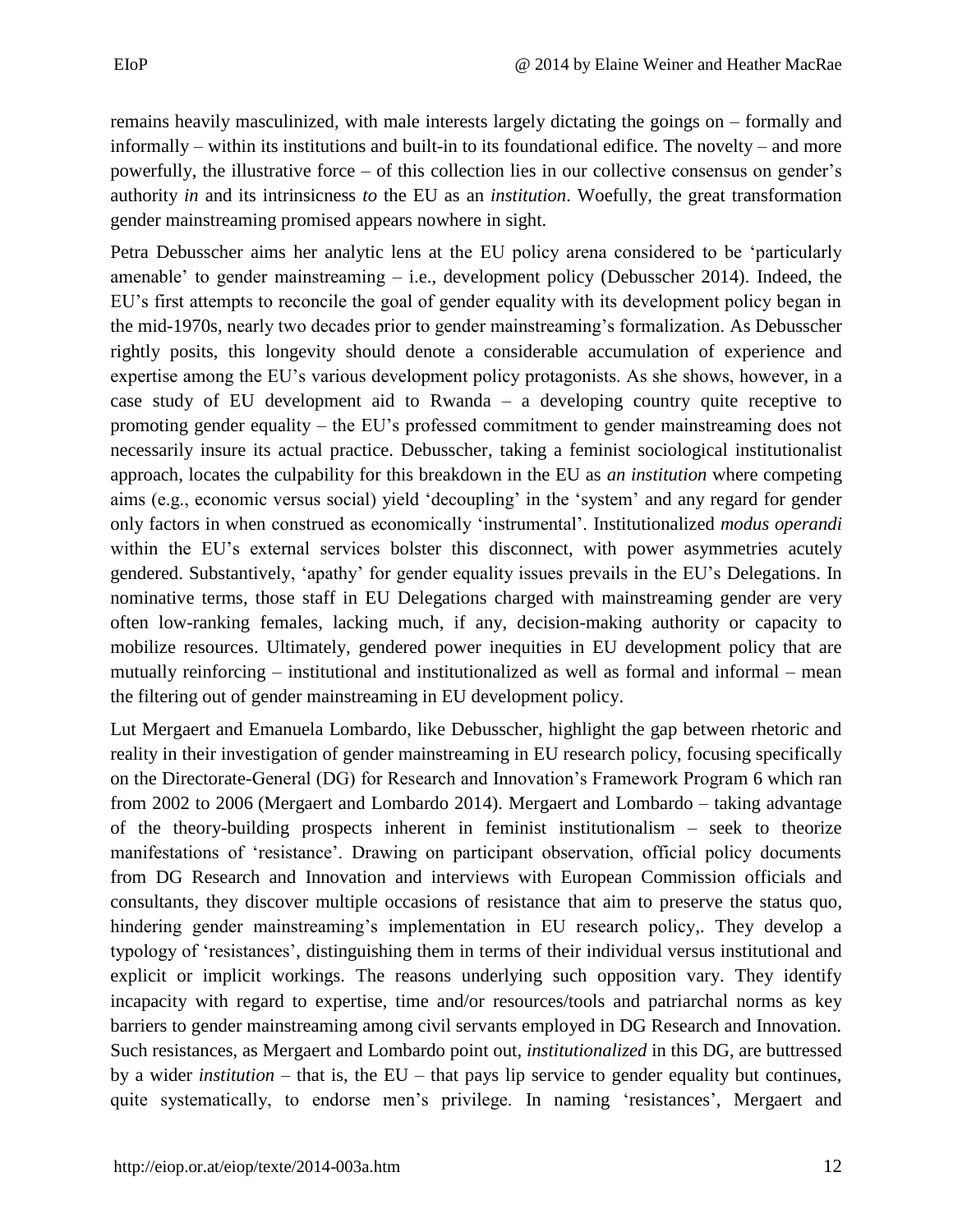Lombardo shed new light on the hurdles involved in institutional transformation, particularly when male authority is so entrenched *and* the change sought *is* a 'gender change'.

Gill Allwood tackles the question of how gender equality is regarded, and later addressed, when policy issues are cross-cutting – that is, their address implicates multiple policy domains (Allwood 2014). She builds her theoretical framework via 'gendering' select emphases drawn from across the new institutionalisms – discursive, historical and sociological – to consider the problem of gender mainstreaming in EU climate change policy. She shows how, in EU discourse on climate action, 'women' and 'men' are largely extraneous. While gender mainstreaming necessitates thinking about 'people' in policy, the discursive supremacy here of 'markets, technology and security' displaces people and, consequently, closes off visibility of climate change's gendered nature. While some of the EU's institutional actors such as the European Parliament are not necessarily so gender-blind, they lack the fortitude to overturn a 'logic of appropriateness' – to which more powerful actors (e.g., Council of the European Union) subscribe – that dictates disregarding gender. A further complexity entails bringing gender equality considerations to bear in a scenario where, in order to affect a desired end, several policy arenas must cohere to address such a cross-cutting challenge. For policymakers, typically tasked with one policy 'sector', this is an unfamiliar undertaking.

Johanna Kantola, lastly, turns our attention to the EU's very current efforts to resituate gender inequality among several discriminatory grounds in its new 'multiple discrimination' approach (Kantola 2014). This shift, says Kantola, portends a 'new politics of equality' across Europe, where gender, in theory, no longer occupies its privileged position. Relying on a theoretical intermingling of feminist discursive institutionalism and soft Europeanization, Kantola illuminates the powerful ideational sway of the EU in Nordic countries' articulation of similar discourses on multiple or 'multidimensional' discrimination. The 'soft law' tactics of the EU's multiple discrimination approach, however, mean that such discursive commonalities do not necessarily connote into parallel institutional 'architectures'. For instance, Denmark's 'Equality and Discrimination Ombud and the Equality Tribunal' reflects a unification of institutional recourses for discrimination – gender and otherwise. The Danes have not sought, however, like the Swedes and Norwegians, to consolidate their anti-discrimination legislation. In Finland, by contrast, gender is likely to remain set apart from other discriminatory bases, with a distinct oversight body and law. Here, tremendous flux in 'politics and power' around the 'meaning' of inequality, transnationally and nationally, works to destabilize its institutional 'solutions' – in the Nordic states – in varied ways. In a broader sense, Kantola signals a new complexity added to the struggle to mainstream gender.

### <span id="page-12-0"></span>**Conclusion**

For many feminists and activists, gender mainstreaming represents a 'radical approach,' involving a 'wholesale redesign of systems and structures' such that inequalities between women and men – whether individually-felt or group-based – are eradicated (Rees 2000: 3; Verloo 2001).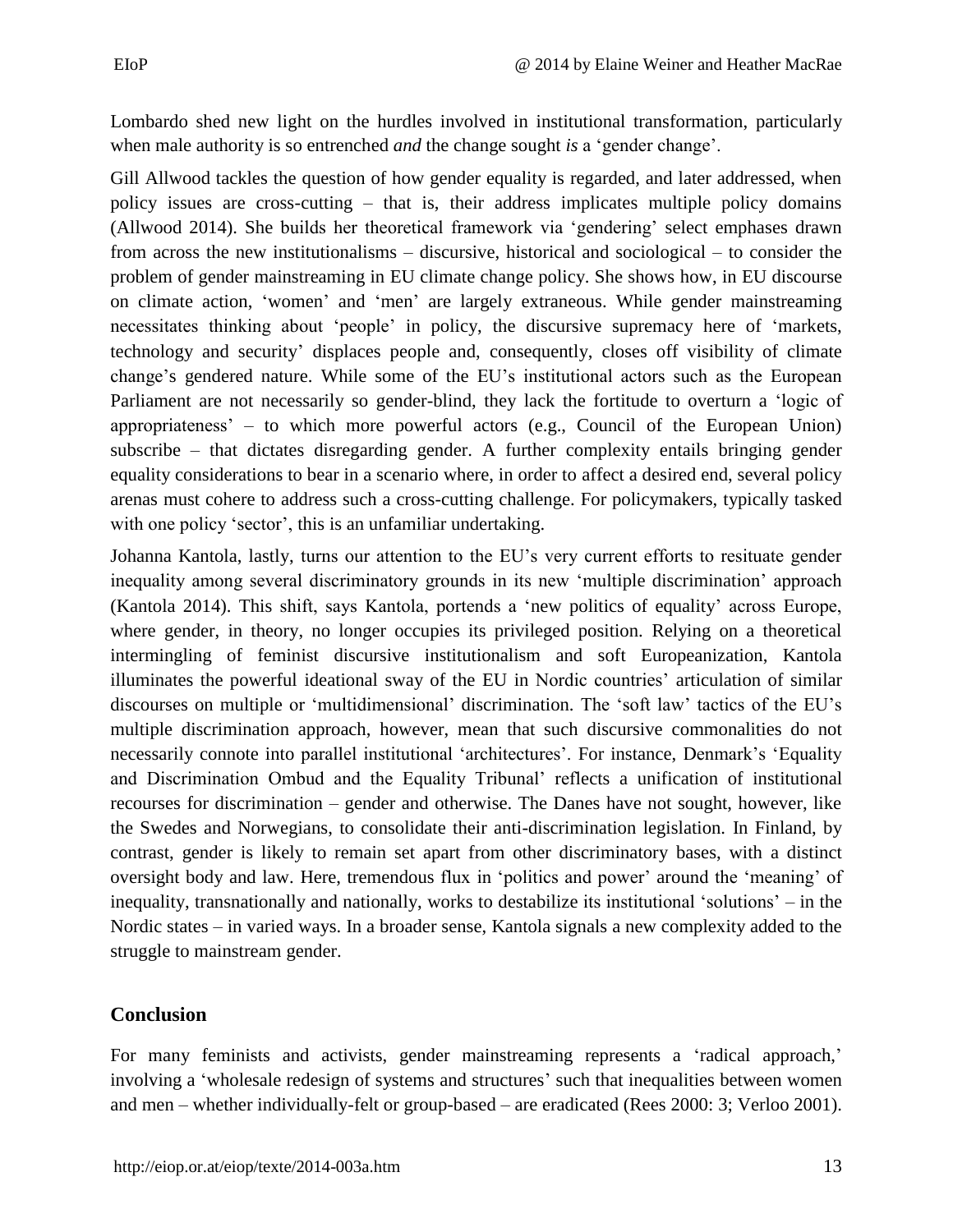This *EIoP* special issue, titled, 'The Persistent Invisibility of Gender in EU Policy', illuminates a polity still wanting in terms of reaching this goal. Collectively, our contributors underscore a multitude of ways in which the workings of gendered power in the EU in various policy arenas filter out, if not wholly disregard, the obligatory goal of gender equality. While we do find some evidence of change, the changes are more often localized and difficult to sustain, thereby thwarting gender mainstreaming's more expansive target. Indeed, Louise Chappell's (2011: 179) contention that such changes risk being 'quickly forgotten' if not 'constantly monitored and vigilantly enforced,' signals the intractability of the EU's gender regime – and that of institutions more generally – to reform.

The EU is a battleground where gender equality concerns struggle against a masculine stronghold. Are there better weapons with which to wage – and eventually win – this fight? We do not purport to have the answer to this challenge. Our hope is that this special issue will serve as a moment to take stock of gender mainstreaming's course in the EU. New institutionalists say that change can come incrementally. However, with gender mainstreaming lapsing over and over again, can we necessarily conclude that we are truly gaining ground? And, if so, how long must we wait for these smaller strides to cumulate to the big change?

Condemned by the gods, Sisyphus was never able to alter his fate or the nature of his task, for all eternity. Therein lies the fundamental difference between our endeavors. Unlike Sisyphus, we have the opportunity to determine our own fate. We can set a new course. Perhaps, we need not help push this rock over the hill but rather, we must work to find an alternative path that enables us to reach the end point.

### <span id="page-13-0"></span>**References**

- Acker, Joan (1992) 'Gendered Institutions: From Sex Roles to Gendered Institutions', *Contemporary Sociology*, 21(5), 565-569.
- Acker, Joan (1990) 'Hierarchies, Jobs, Bodies: A Theory of Gendered Organizations', *Gender & Society,* 4(2), 139-158.
- Allwood, Gill (2014): 'Gender Mainstreaming and EU Climate Change Policy', in Weiner, Elaine and Heather MacRae (eds.): 'The Persistent Invisibility of Gender in EU Policy' *European Integration online Papers (EIoP)*, Special issue 1, Vol. 18, Article 6, http://eiop.or.at/eiop/texte/2014-006a.htm, 1-26.
- Benschop, Yvonne and Verloo, Mieke (2006) '"Sisyphus' Sisters": Can Gender Mainstreaming Escape the Genderedness of Organizations?', *Journal of Gender Studies*, 15(1), 19-33.
- Beveridge, Fiona and Nott, Sue (2002) 'Mainstreaming: A Case for Optimism and Cynicism', *Feminist Legal Studies*, 10(304), 299-311.
- Bjarnegård, Elin and Kenny, Meryl (2014) 'Gender, Institutions and Political Recruitment: A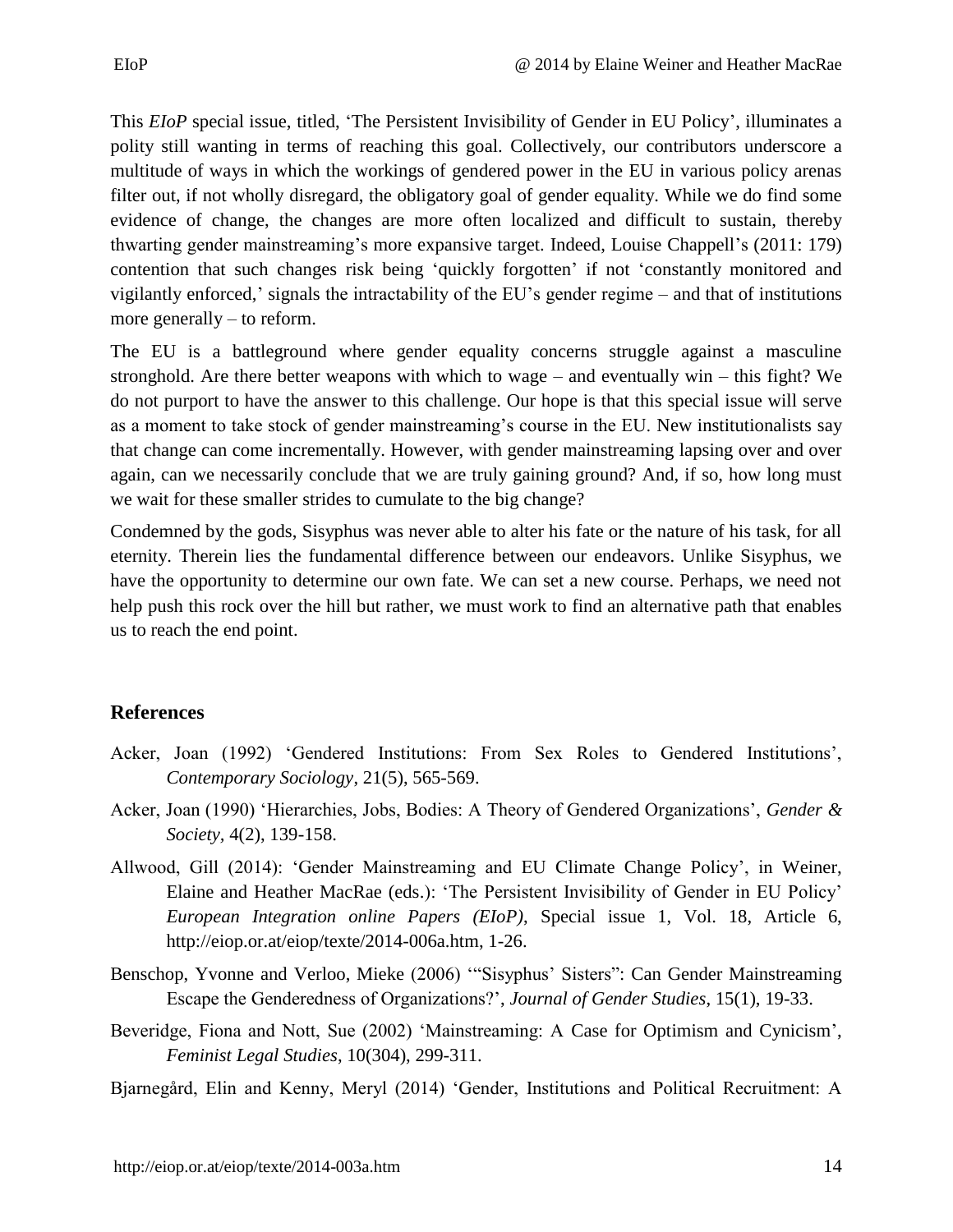Research Agenda UK', *Paper presented at the European Consortium on Political Research Joint Sessions*, Salamanca, 11-14 April 2014, [http://ecpr.edu/Filestore/Paper](http://ecpr.edu/Filestore/PaperProposal/) [Proposal/e](http://ecpr.edu/Filestore/PaperProposal/)c810dfe-1295-48e8-bcba-8a9a4eda74fe.pdf, accessed 08.04.2014.

- Borbíró, Fanni (2011) 'Dynamics of Gender Equality Institutions in Vienna: A Potential of a Feminist Neo-Institutionalist Explanation', *Paper presented at the 6th European Consortium on Political Research General Conference*, Helsinki, 25-27 August 2011, [http://www.ecpr.eu/Filestore/PaperProposal/4fc623ef-7aea-4ca2-a71c-7c1e64dc7df6.pdf,](http://www.ecpr.eu/Filestore/PaperProposal/4fc623ef-7aea-4ca2-a71c-7c1e64dc7df6.pdf) accessed 08.04.2014.
- Burri, Susanne and Schiek, Dagmar (2009) *Multiple Discrimination in EU Law: Opportunities for Legal Responses to Intersectional Gender Discrimination,* http://ec.europea.edu/justice[//gender-equality/files/multiplediscriminationfinal7september](http://ec.europa.eu/justice/gender-equality/files/multiplediscriminationfinal7september2009_en.pdf) [2009\\_en.pdf,](http://ec.europa.eu/justice/gender-equality/files/multiplediscriminationfinal7september2009_en.pdf) accessed 08.04.2014.
- Calvert, Randall (2002) 'Identity, Expression, and Rational Choice Theory', in Ira Katznelson and Helen Milner (eds.) *Political Science: State of the Discipline* (New York: W.W. Norton), 568-596.
- Cavaghan, Rosalind (2012) *Gender Mainstreaming as a Knowledge Process: Towards and Understanding of Perpetuation and Change in Gender Blindness and Gender Bias, Ph.D. dissertation,* University of Edinburgh, Scotland.
- Chappell, Louise (2011) 'Nested Newness and Institutional Innovation: Expanding Gender Justice in the International Criminal Court', in Mona Lena Krook and Fiona Mackay (eds.) *Gender, Politics and Institutions: Towards a Feminist Institutionalism* (New York: Palgrave Macmillan), 163-180.
- Chappell, Louise and Waylen, Georgina (2013) 'Gender and the Hidden Life of Institutions', *Public Administration*, 91(3), 599-615.
- Council of Europe (1998) 'Gender Mainstreaming: Conceptual Framework, Methodology and Presentation of Good Practices, Final Report of Activities of the Group of Specialists on Mainstreaming', EG-S-M (98) REV 2, [http://www.gendermainstreaming](http://www.gendermainstreaming-planungstool.at/_lccms_/downloadarchive/00003/Europarat.pdf)[planungstool.at/\\_lccms\\_/downloadarchive/00003/Europarat.pdf,](http://www.gendermainstreaming-planungstool.at/_lccms_/downloadarchive/00003/Europarat.pdf) accessed 08.04.2014.
- Connell, Raewyn W. (2002) *Gender* (England: Polity Press).
- Connell, Raewyn W. (1987) *Gender and Power: Society, the Person and Sexual Politics*  (England: Polity Press).
- Debusscher, Petra (2014): 'Gender Mainstreaming on the Ground? The Case of EU Development Aid Towards Rwanda', in Weiner, Elaine and Heather MacRae (eds.): 'The Persistent Invisibility of Gender in EU Policy' *European Integration online Papers (EIoP)*, Special issue 1, Vol. 18, Article 4, http://eiop.or.at/eiop/texte/2014-004a.htm, 1-23.
- Directorate-General for Employment, Social Affairs and Equal Opportunities (2008) 'Manual for Gender Mainstreaming: Employment, Social Inclusion and Social Protection Policies', 09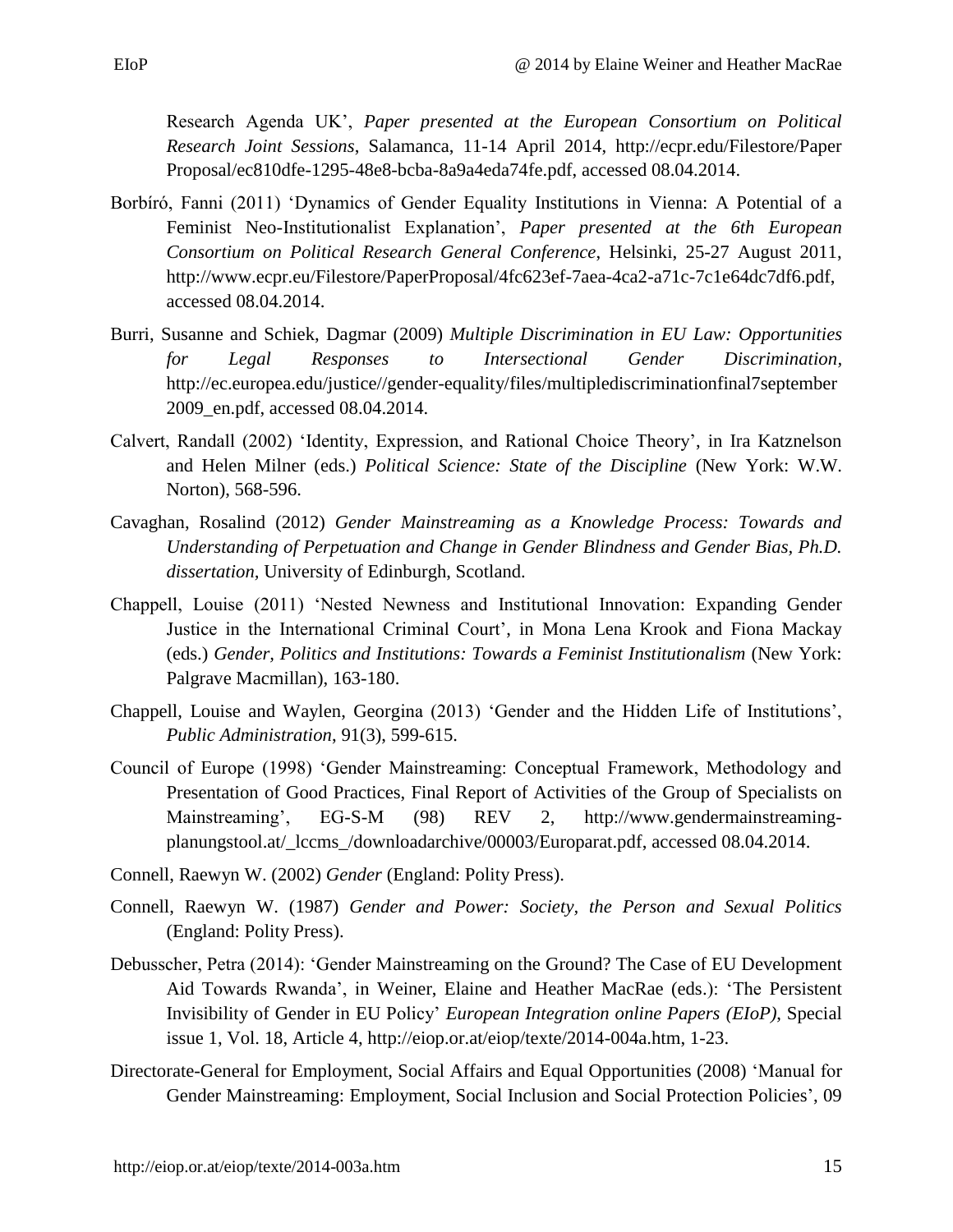August 2008,<http://ec.europa.ed/social/main.jps?catId=738&langId=en&pubId=70&type> =&furtherPubs=yes, accessed 08.04.2014.

- Driscoll, Amanda and Krook, Mona Lena (2009) 'Can There be a Feminist Rational Choice Institutionalism?', *Politics & Gender,* 5(2), 238-245.
- Elgström, Ole (2000) 'Norm Negotiations: The Construction of New Norms Regarding Gender and Development in EU Foreign Aid Policy', *Journal of European Public Policy,* 7(3), 457-476.
- Elman, Amy (2007) *Sex Equality in an Integrated Europe: Virtual Equality* (New York: Palgrave Macmillan).
- European Commission (1996) 'Incorporating Equal Opportunities for Women and Men into All Community Policies and Activities.' COM (96) 67 final, [http://eur-lex.europa.eu/legal](http://eur-lex.europa.eu/legal-content/EN/TXT/PDF/?uri=CELEX:51996DC0067&from=EN)[content/EN/TXT/PDF/?uri=CELEX:51996DC0067&from=EN,](http://eur-lex.europa.eu/legal-content/EN/TXT/PDF/?uri=CELEX:51996DC0067&from=EN) accessed 08.04.2014.
- Fodor, Éva (2006) 'Gender Mainstreaming and its Consequences in the European Union', *The Analyst*, 2(2), 1-16.
- Gains, Francesca and Lowndes, Vivien (2014) 'How does the Gendered Organisation of Political Life Make a Difference? Examining an Institution in Formation – Police and Crime Commissioners in England and Wales', *Paper presented at the Political Studies Association Conference*, Manchester, 14-16 April 2014, http://www.psa.ac.uk [sites/default/files/conference/papers/2014/Gains\\_Lowndes\\_PG\\_28%20Feb%202014.pdf,](http://www.psa.ac.uk/sites/default/files/conference/papers/2014/Gains_Lowndes_PG_28%20Feb%202014.pdf) accessed 05.05.2014.
- Grief, Avmer and Laitin, David (2004) 'A Theory of Endogenous Institutional Change', *American Political Science Review*, 98(4), 633-652.
- Hafner-Burton, Emilie and Pollack, Mark (2009) 'Mainstreaming Gender in the European Union: Getting the Incentives Right', *Comparative European Politics*, 7(1), 114-138.
- Hall, Peter and Taylor, Rosemary (1996) 'Political Science and the Three New Institutionalisms.' *Max-Planck Institut fűr Gesellschaftsforschung Discussion Paper* 96/6, June 1996, [http://edoc.vifapol.de/opus/volltexte/2011/2782/pdf/dp96\\_6.pdf,](http://edoc.vifapol.de/opus/volltexte/2011/2782/pdf/dp96_6.pdf) accessed 08.04.2014.
- Hoskyns, Catherine (2004) 'Mainstreaming Gender in the Macroeconomic Policies of the EU Institutional and Conceptual Issues', *Paper presented at the Second Pan-European Conference, Standing Group on EU Politics*, Bologna, 24-26 July 2004, [http://www.jhubc.it/ecpr-bologna/docs/179.pdf,](http://www.jhubc.it/ecpr-bologna/docs/179.pdf) accessed 08.04.2014.
- Hoskyns, Catherine (1996) *Integrating Gender: Women, Law and Politics in the European Union*  (New York: Verso).
- Kantola, Johanna (2014): 'The Paradoxical Gendered Consequences of the EU Policy on Multiple Discrimination: The Nordic Case', in Weiner, Elaine and Heather MacRae (eds.): 'The persistent invisibility of gender in EU policy' *European Integration online*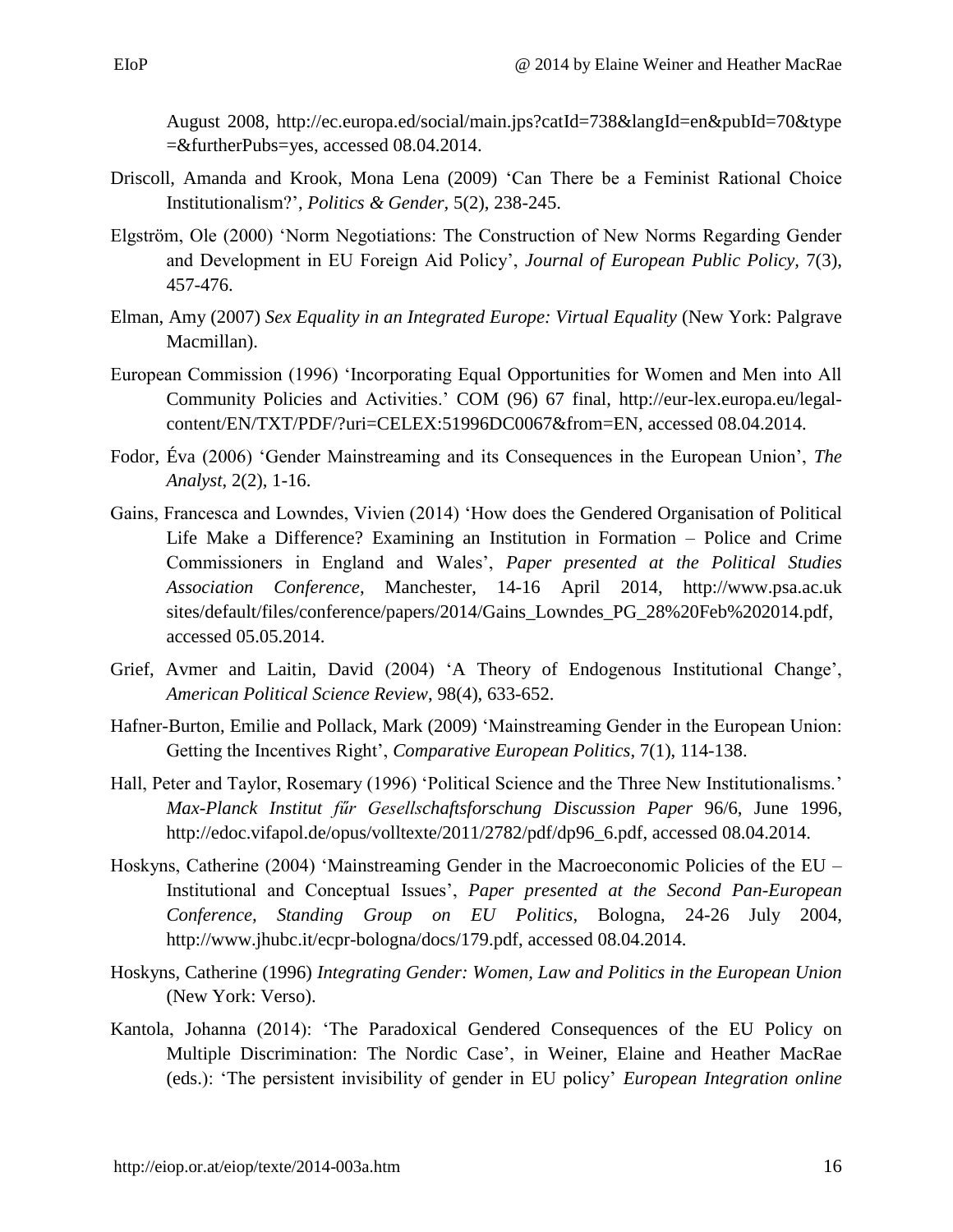*Papers (EIoP)*, Special issue 1, Vol. 18, Article 7, http://eiop.or.at/eiop/texte/2014- 007a.htm, 1-19.

Kantola, Johanna (2010) *Gender and the European Union* (New York: Palgrave Macmillan).

- Kantola, Johanna and Nousianen, Kevät (2012) 'The European Union: Initiator of a New European Anti-Discrimination Regime?', in Andrea Krízan, Hege Skjeie and Judith Squires (eds.) *Institutionalizing Intersectionality: The Changing Nature of European Equality Regimes* (New York: Palgrave Macmillan), 33-58.
- Kantola, Johanna and Squires, Judith (2012) 'From State Feminism to Market Feminism', *International Political Science Review*, 33(4): 382-400.
- Kenny, Meryl (2007) 'Gender, Institutions and Power: A Critical Review', *Politics*, 27(2), 19- 100.
- Kenny, Meryl and Mackay, Fiona (2009) 'Already Doin' It for Ourselves? Skeptical Notes on Feminism and Institutionalism', *Politics & Gender,* 5(2), 271-280.
- Krasner, Stephen (1984) 'Approaches to the State: Alternative Conceptions and Historical Dynamics', *Comparative Politics,* 16(2), 223-246.
- Krízan, Andrea, Hege Skjeie, and Judith Squires (eds.) (2012) *Institutionalizing Intersectionality: The Changing Nature of European Equality Regimes* (New York: Palgrave Macmillan).
- Kronsell, Annica (2005) 'Gender, Power and European Integration Theory', *Journal of European Public Policy,* 12(6), 1022-1044.
- Krook, Mona Lena and Fiona Mackay (eds.) (2011) *Gender, Politics and Institutions: Towards a Feminist Institutionalism* (New York: Palgrave Macmillan).
- Lombardo, Emanuela (2003) 'EU Gender Policy: Trapped in the "Wollstonecraft Dilemma"?', *The European Journal of Women's Studies,* 10(2), 159-180.
- Lombardo, Emanuela and Meier, Petra (2006) 'Gender Mainstreaming in the EU: Incorporating a Feminist Reading?', *European Journal of Women's Studies,* 10(2), 159-180.
- Lorber, Judith (1994) *Paradoxes of Gender* (Connecticut: Yale University Press).
- Lovenduski, Joni (2011) 'Forward', in Mona Lena Krook and Fiona Mackay (eds.) *Gender, Politics and Institutions: Towards a Feminist Institutionalism* (New York: Palgrave Macmillan), vii-xi.
- Lowndes, Vivien and Roberts, Mark (2013) *Why Institutions Matter: The New Institutionalism in Political Science* (New York: Palgrave Macmillan).
- Mackay, Fiona (2011) 'Conclusion: Towards a Feminist Institutionalism?', in Mona Lena Krook and Fiona Mackay (eds.) *Gender, Politics and Institutions: Towards a Feminist Institutionalism* (New York: Palgrave Macmillan), 181-196.
- Mackay, Fiona (2009) '"Nested Newness" and the Gendered Limits of Change: Institutionalising "New Politics" in Post Devolution Britain ', *Paper presented at the Midwestern Political*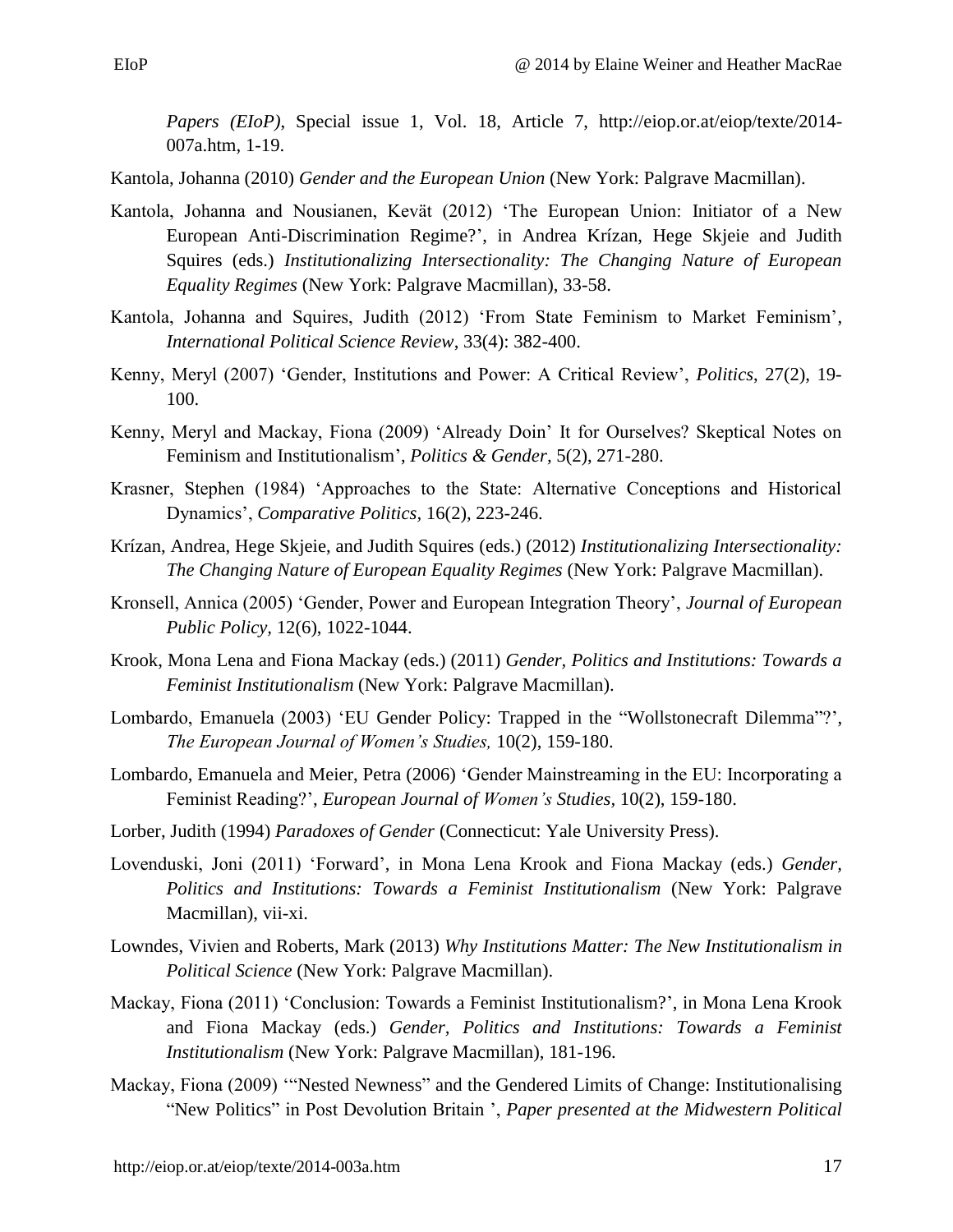*Science Association Conference*, 2-5 April 2009, http://citation.allacademic.com/meta/ [p\\_mla\\_apa\\_research\\_citation/3/6/0/9/7/pages360977/p](http://citation.allacademic.com/meta/p_mla_apa_research_citation/3/6/0/9/7/pages360977/)360977-5.php, accessed 05.05.2014.

- Mackay, Fiona and Meier, Petra (2003) 'Institutions, Change and Gender Relations: Towards a Feminist New Institutionalism?', *Paper presented at the European Consortium of Political Research Joint Sessions,* Edinburgh, 28 March – 2 April, 2003, [http://www.ccee.edu.uy/ensenian/catgenyeco/Materiales/2011-08-10%20M1%20-](http://www.ccee.edu.uy/ensenian/catgenyeco/Materiales/2011-08-10%20M1%20-%20MackayandMeier(2003).pdf) [%20MackayandMeier\(2003\).pdf,](http://www.ccee.edu.uy/ensenian/catgenyeco/Materiales/2011-08-10%20M1%20-%20MackayandMeier(2003).pdf) accessed 08.04.2014.
- Mackay, Fiona, Kenny, Meryl and Chappell, Louise (2010) 'New Institutionalism Through a Gender Lens: Towards a Feminist Institutionalism', *International Political Science Review*, 31(5), 573-588.
- Mackay, Fiona and Waylen, Georgina (2009) 'Feminist Institutionalism', *Politics & Gender*, 5(2), 237-280.
- Mackay, Fiona, Monro, Surya and Waylen, Georgina (2009) 'The Feminist Potential of Sociological Institutionalism', *Politics & Gender*, 5(2), 253-262.
- Mahoney, James and Kathleen Thelen (eds.) (2010) *Explaining Institutional Change: Ambiguity, Agency and Power* (Cambridge: Cambridge University Press).
- Mazey, Sonia (2000) 'Integrating Gender-Intellectual and "Real World" Mainstreaming', *Journal of European Public Policy*, 7(3), 335-345.
- Meier, Petra and Celis, Karen (2011) 'Sowing the Seeds of Its Own Failure: Implementing the Concept of Gender Mainstreaming', *Social Politics*, 18(4), 469-489.
- Mergaert, Lut and Lombardo, Emanuela (2014): 'Resistance to Implementing Gender Mainstreaming in EU Research Policy', in Weiner, Elaine and Heather MacRae (eds.): 'The Persistent Invisibility of Gender in EU Policy' *European Integration online Papers (EIoP)*, Special issue 1, Vol. 18, Article 5, http://eiop.or.at/eiop/texte/2014-005a.htm, 1- 21.
- Mósesdóttir, Lilja and Erlingsdóttir, Rósa (2005) 'Spreading the Word Across Europe: Gender Mainstreaming as a Political and Policy Project', *International Feminist Journal of Politics* 7(4), 513-531.
- Peters, B. Guy (2012) *Institutional Theory in Political Science: The New Institutionalism* (New York: Continuum).
- Pierson, Paul (2004) *Politics in Time: History, Institutions, and Social Analysis* (New Jersey: Princeton University Press).
- Pollack, Mark and Hafner-Burton, Emilie (2000) 'Mainstreaming Gender in the European Union', *Journal of European Public Policy,* 7(1), 432-456.
- Powell, Walter and Paul DiMaggio (eds.) (1991) *The New Institutionalism in Organizational Analysis* (Chicago: University of Chicago Press).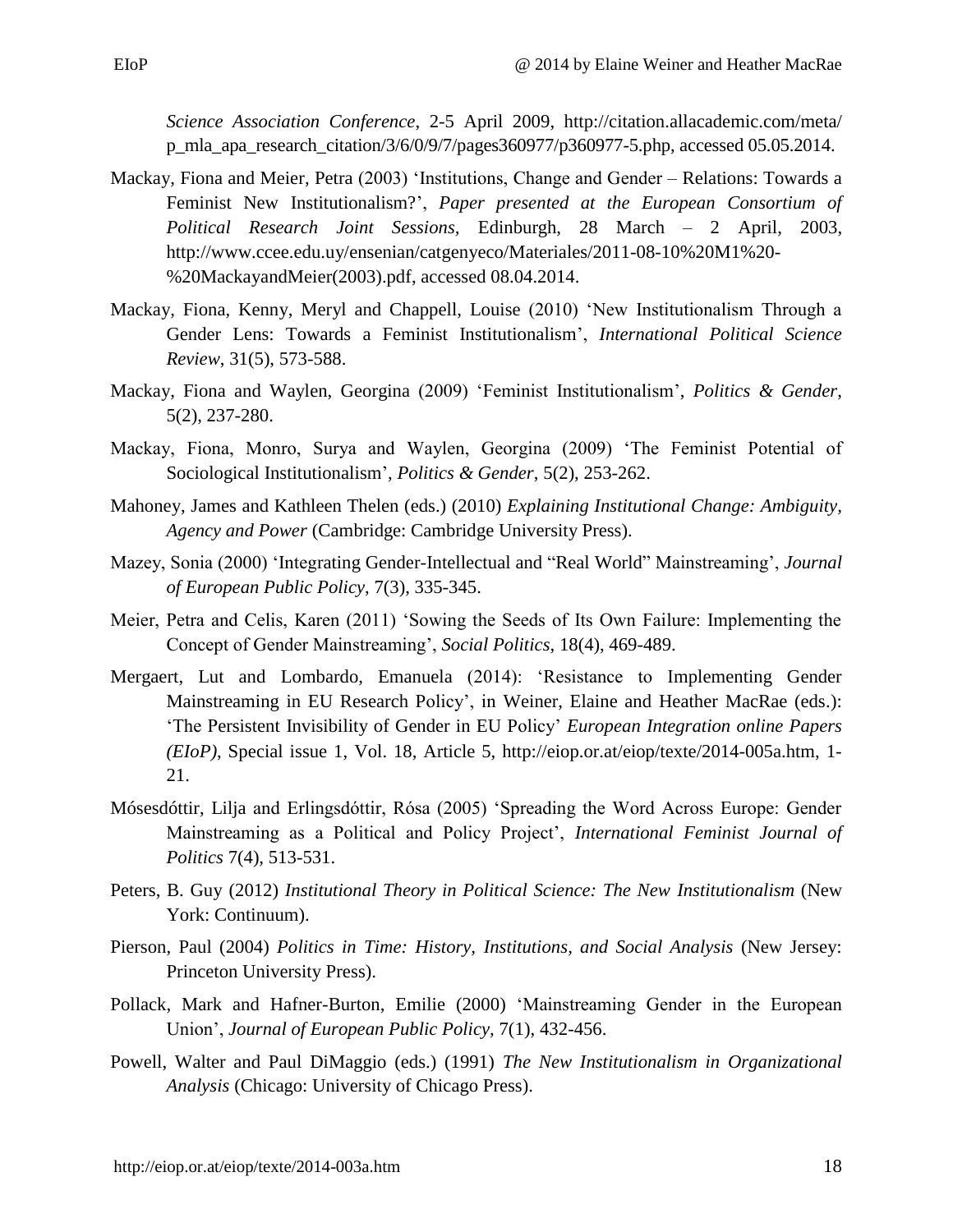- Rees, Teresa (2005) 'Reflections on the Uneven Development of Gender Mainstreaming in Europe', *International Feminist Journal of Politics,* 7(4), 555-574.
- Rees, Teresa (2000) 'Mainstreaming Gender Equality in Science in the European Union: The 'ETAN Report', *Paper presented at the Mainstreaming Gender in European Public Policy Workshop, University of Wisconsin – Madison*, 14-15 October 2000, [http://eucenter.wisc.edu/Conferences/Gender/reespaper.htm,](http://eucenter.wisc.edu/Conferences/Gender/reespaper.htm) accessed 05.05. 2014.
- Rees, Teresa (1998) *Mainstreaming Equality in the European Union* (New York: Routledge).
- Risman, Barbara (2004) 'Gender as a Social Structure: Theory Wrestling with Activism', *Gender & Society*, 18(4), 429-450.
- Risman, Barbara (1998) *Gender Vertigo: American Families in Transition* (Connecticut: Yale University Press).
- Schmidt, Vivien (2010) 'Taking Ideas and Discourse Seriously: Explaining Change Through Discursive Institutionalism as the Fourth "New Institutionalism''', *European Political Science Review*, 2(1), 1-25.
- Schmidt, Vivien (2008) 'Discursive Institutionalism: The Explanatory Power of Ideas and Discourse', *Annual Review of Political Science*, 11(no issue), 303-326.
- Skocpol, Theda (1992) *Protecting Soldiers and Mothers: The Political Origins of Social Policy in the United States* (Cambridge: Harvard University Press).
- Stratigaki, Maria (2005) 'Gender Mainstreaming vs Positive Action: An Ongoing Conflict in EU Gender Equality Policy', *European Journal of Women's Studies* 12(2), 165-186.
- Stratigaki, Maria (2004) 'The Cooptation of Gender Concepts in EU Policies: The Case of "Reconciliation of Work and Family"', *Social Politics,* 11(1), 30-56.
- Streek, Wolfgang and Kathleen Thelen (eds.) (2005) *Beyond Continuity: Institutional Change in Advanced Political Economies* (New York: Oxford University Press).
- Verloo, Mieke (2001) 'Another Velvet Revolution? Gender Mainstreaming and the Politics of Implementation', Institut für die Wissenschaften vom Menschen*: IWM Working Papers*: 2001, No.5, [http://www.iiav.nl/epublications/2001/anothervelvetrevolution.pdf,](http://www.iiav.nl/epublications/2001/anothervelvetrevolution.pdf) accessed 08.04.2014.
- Walby, Sylvia (2004) 'The European Union and Gender Equality: Emergent Varieties in a Gender Regime', *Social Politics,* 11(1), 4-29.
- Waylen, Georgina (2014) 'Informal Institutions, Institutional Change, and Gender Equality', *Political Research Quarterly*, 67(1), 212-223.
- Waylen, Georgina (2013) 'Understanding "New" Institutions: Gendering Institutional Change', *Paper presented at the American Political Science Association Conference*, Chicago, 29 August-1 September 2013, http://www.socialsciences.manchester.ac.uk/medialibrary/ politics/research/uic/APSA2013finalversion.pdf, accessed 19.10.2014.